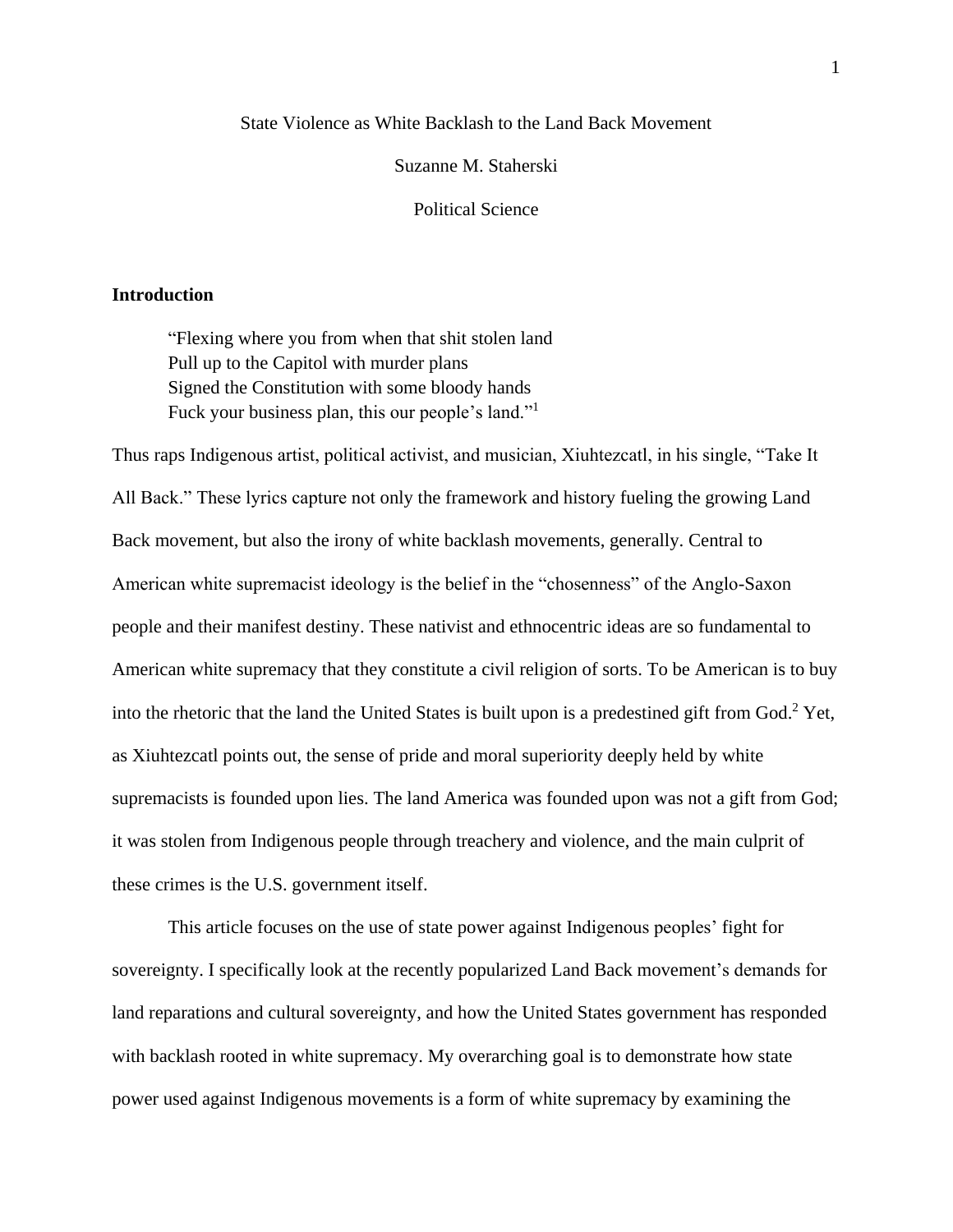patterns, both historical and contemporary, used by the U.S. government to strip Indigenous nations of their autonomy. I first focus on the nature of the Land Back movement, including its origins and objectives. I then examine three case studies on the use of state power against Indigenous nations: the Black Hills protests, the Dakota Access Pipeline protests, and the conflict between Oklahoma's Indigenous peoples and Governor Stitt. In my examination, I explain what took place during these protests and backlash movements. I argue that the use of state power in these cases upholds white supremacy through backlash, focusing on the specific implications of each of the three cases.

Throughout this article, I use the term "white supremacy" to refer to systemic forces that create, perpetuate, and reinforce a racial hierarchy that places white people at the top. Spears writes about the way this racial hierarchy intersects with other systems of oppression to become the "central organizing logic of western modernity."<sup>3</sup> White supremacy as a system "seeks to universalize—as it differentiates; it seeks to be totalitarian; it infuses and co-constitutes political economy, power-holding and deployment, along with wealth distribution."<sup>4</sup> Perhaps the most daunting aspect of white supremacy is its pervasiveness; whiteness is regarded as the norm and standard. Previous literature has argued that because American society is steeped in whiteness, it becomes invisible.<sup>5</sup> Increasingly, however, scholars are coming to understand that "many whites also possess a sense of racial identity and are motivated to protect their group's collective interests and to maintain its status."<sup>6</sup> Examinations of the history of white supremacy and its persistence today, like the ones presented in this article, shed light on white people's investment in white supremacy.

**What is the Land Back Movement?**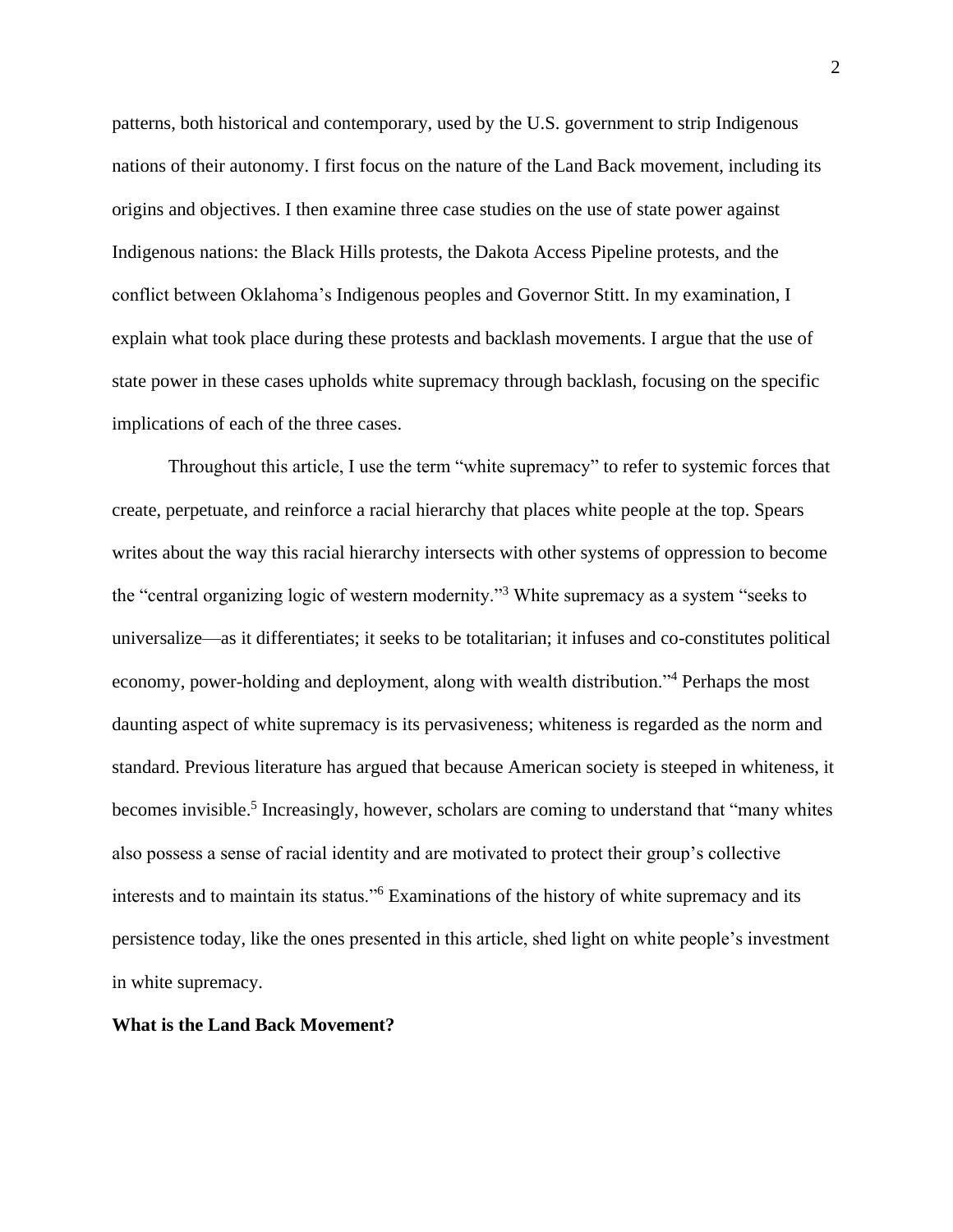The use of the phrase "Land Back" is a literal demand. As the official movement's website puts it: "LANDBACK is a movement that has existed for generations with a long legacy of organizing and sacrifice to get Indigenous Lands back into Indigenous hands."<sup>7</sup> The movement seeks to right wrongs committed against Indigenous people, beginning with restoring sovereignty of Indigenous lands back to the Indigenous groups they belong to. Indigenous activists recognize that Indigenous identity is inextricable from land— to be Indigenous is to have been in this place and on this land before colonizers forcibly seized it. The movement aims to decolonize land, dismantle white supremacy, and overcome systems of oppression. Though it focuses on Indigenous land reparations, the movement is a political framework for collective liberation. Organizers seek justice not only for their own group, but for all groups that experience active oppression under white supremacy. The Land Back movement is unique in its breadth; it is a unifying movement for all Indigenous groups throughout the world to fight for the particular reparations they are owed. 8

The NDN Collective, an Indigenous activist organization, published a manifesto that gives insight into the aims, objectives, and philosophical framework of the Land Back movement. Among these is an orientation toward a symbiotic relationship with the earth. Because of this orientation toward mutual healing and belonging with the earth, Indigenous activists fight for land reclamation not out of a sense of entitlement to land ownership, but as a means of protective stewardship. The movement recognizes that the decolonization and liberation of people must also include decolonizing and liberating the earth. We as humans cannot be free while the earth dies. For this reason, Indigenous activism goes hand-in-hand with climate activism. Indigenous activists fight not only for sovereignty over Indigenous lands, but also fight to protect its resources, including clean water and air. Thus, Land Back is about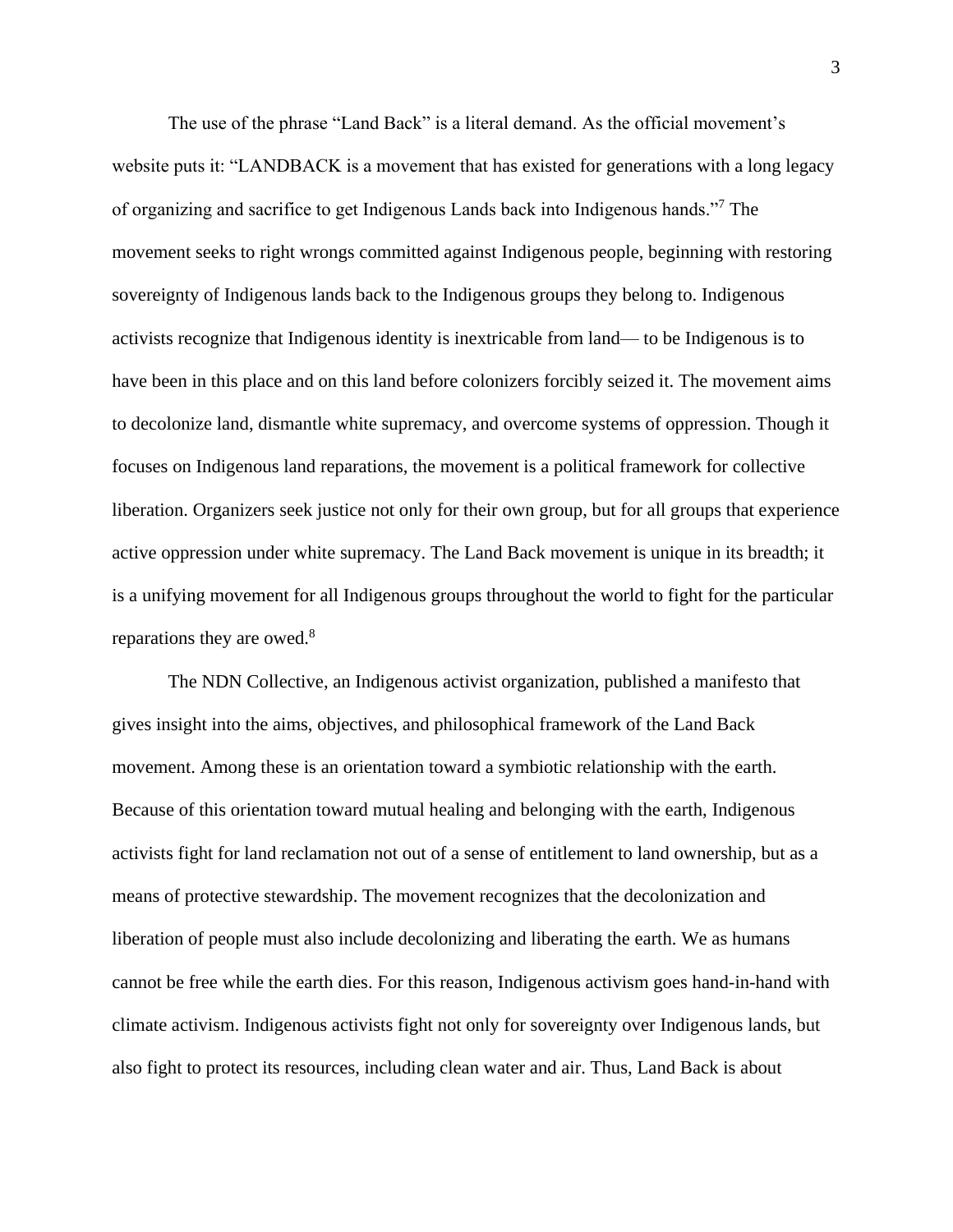collective liberation holistically— of all people, land, animals, and resources that have been exploited and harmed through colonization. Further, it is about Indigenous cultural sovereignty. As the manifesto professes, the Land Back movement "is the reclamation of everything stolen from the original peoples: land, language, ceremony, food, education, housing, healthcare, governance, medicines, kinship."<sup>9</sup>

Through social media and maintaining a strong online presence, Indigenous groups have been able to spread more awareness and gain allies in their efforts. In Fall 2021, the hashtag, #LANDBACK, trended as social media users demonstrated their solidarity with Indigenous activists.<sup>10</sup> Though recent awareness of the Land Back movement may lead some to believe that it is a new liberation movement, it is important to remember that the fight for decolonization has been taking place over generations. The Land Back movement builds on Indigenous philosophy, rhetoric, and activism that Indigenous people have been utilizing for centuries in their struggle for collective liberation.

#### **White Backlash Case Study: Black Hills protests**

The Black Hills of South Dakota have been a central battleground of the Land Back movement for generations. This land originally belonged to the Dakota, Nakota, and Lakota nations and is considered sacred as it is the center of the Lakota cosmos.<sup>11</sup> Many Indigenous tribes have lived on the land for centuries and shared it peacefully; in the Lakota language, the Black Hills are a sanctuary named "The Heart of Everything That Is."<sup>12</sup> The importance and sacredness of the Black Hills cannot be overstated.

Starting in 1846, tensions between white settlers and the Indigenous peoples of the Great Plains began to rise due to competition for resources, land, and freedom of movement. Conflicts between Indigenous nations were also heightened during this time due to the arrival and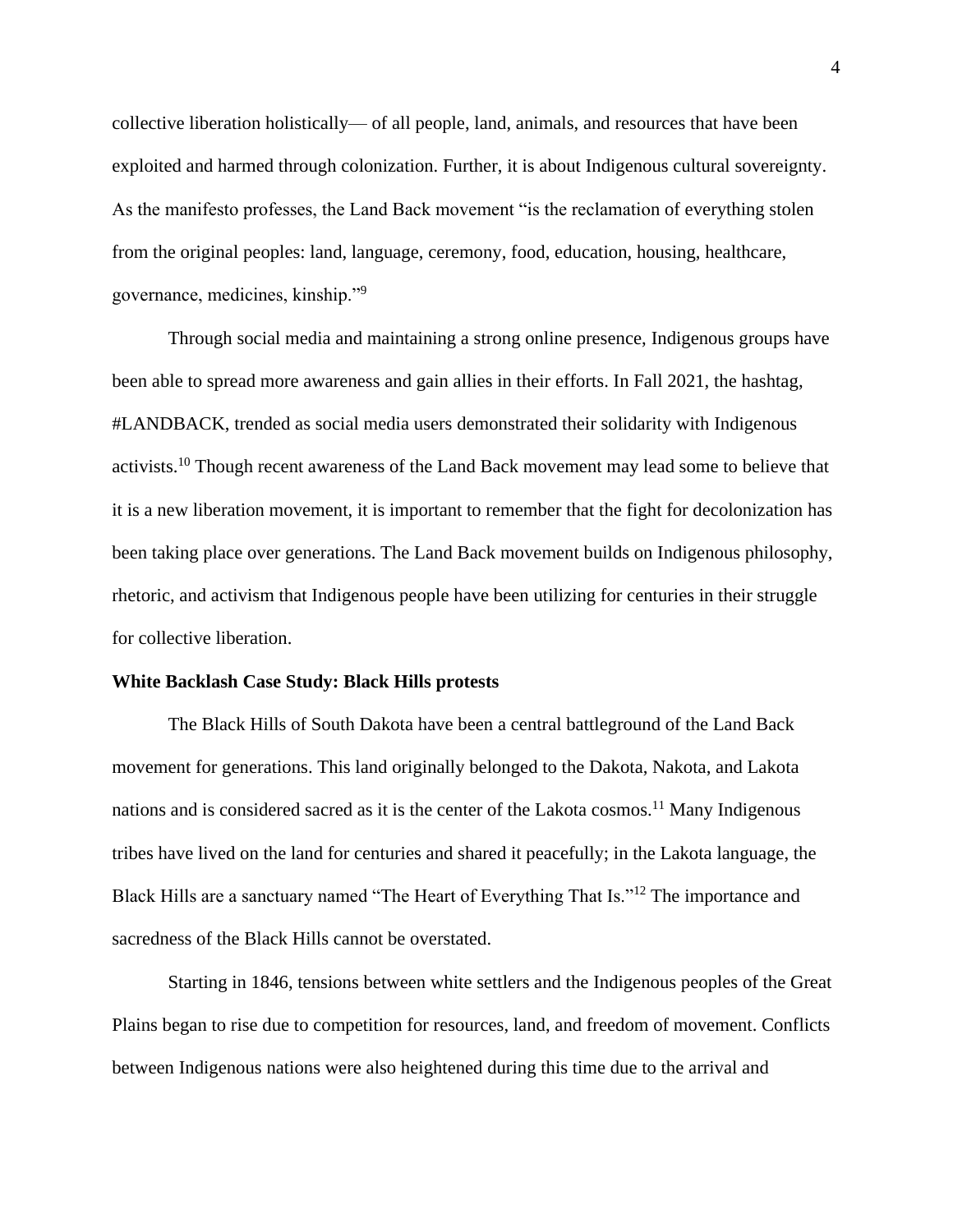movement of white Americans through the land. In an effort to find peace, all but three of the Indigenous nations of the Great Plains met with representatives of the United States government in September 1851 to sign a peace treaty: The Fort Laramie Treaty of 1851, otherwise known as the Horse Creek Treaty. In this treaty, the Indigenous nations agreed to peace with one another, set up specific territorial boundaries, and recognized the right of the United States government to build roads and military posts within their respective parts of the Black Hills territory. In return, the United States government agreed to protect tribes from American citizens and pay the nations \$50,000 annually for ten years as reparations for any damages or harm incurred prior to the signing of the treaty. The Indigenous nations of the Great Plains mostly met their terms of agreement, living in peace for about a decade. However, the U.S. government failed to protect Indigenous people, resources, and hunting grounds from white settlers moving through the Oregon Trail. Additionally, the federal government made only one payment of \$50,000 to the nations, failing to uphold its promise.<sup>13</sup>

Because of this broken agreement following the 1851 treaty, Indigenous nations of the Great Plains were at war with white settlers and with each other for years. The 1868 Treaty of Fort Laramie sought peace once again. In this treaty, the Black Hills were recognized as Lakota land and part of the Great Sioux Reservation.<sup>14</sup> This meant that the Black Hills were set aside to be used exclusively by the Lakota, Dakota, and Nakota people. In 1874, General Custer violated this treaty, leading an expedition of gold miners into the Black Hills to search for the precious resource. Upon discovering gold in the Black Hills, a gold rush occurred as more and more white miners trespassed on Lakota land in their pursuit of financial gain. The Indigenous hunting grounds and sacred land were desecrated. The U.S. Army moved into the territory to protect miners and proceeded to attack groups of Indigenous people who were rightfully hunting using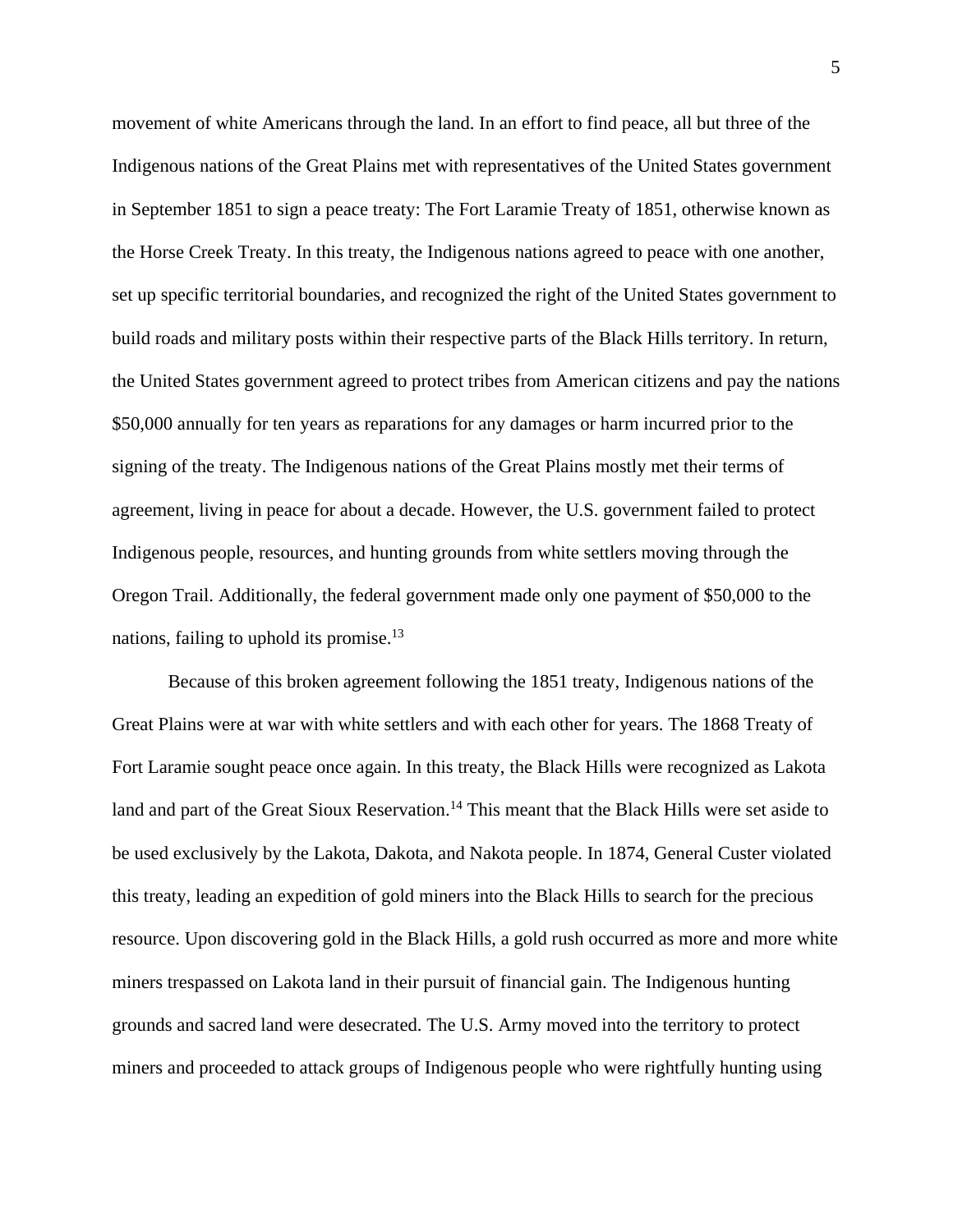their designated hunting grounds. Conflicts continued until 1877, when the United States once again seized the Black Hills from the Lakota, Dakota, and Nakota peoples. Native activists have been fighting for their land back ever since.<sup>15</sup> In 1980, the Supreme Court ruled in favor of the Dakota, Lakota, and Nakota people, stating that the United States government had illegally seized the Black Hills, and awarded over \$100 million to these peoples. The Indigenous nations have repeatedly refused the awarded money, stating that the Black Hills were never for sale and instead demanding that the land be restored to them.<sup>16</sup> No amount of money can repair the damage done. As Lee Brightman, the Lakota founder of United Native Americans, puts it, "we want payment for the Black Hills, for all the minerals mined, for the timber taken out. And we want our sacred mountains back."<sup>17</sup>

In 1924, sculptor John Gutzon de la Mothe Borglum, was commissioned to carve a monument into the Black Hills, and thus the carving commonly called Mount Rushmore was born. Borglum was the original sculptor behind the Stone Mountain Confederate Monument, where he developed the skills and experience necessary for his work on Mount Rushmore. Borglum himself was known to have been involved in KKK politics, attended Klan rallies, served on Klan committees,  $^{18}$  and was a "good friend" of D. C. Stephenson.<sup>19</sup> The carving into Mount Rushmore depicts George Washington, who advocated for "the total destruction and devastation" of the Iroquois,<sup>20</sup> Thomas Jefferson, who was a key player in Western expansion and the acquisition of Indigenous land, $2<sup>1</sup>$  Abraham Lincoln, who ordered the execution of 38 Dakota people in the largest mass execution in U.S. history,<sup>22</sup> and Theodore Roosevelt, who once said, "I don't go so far as to think that the only good Indians are the dead Indians, but I believe nine out of every ten are."<sup>23</sup> Thus, the United States not only violated Indigenous nations' rights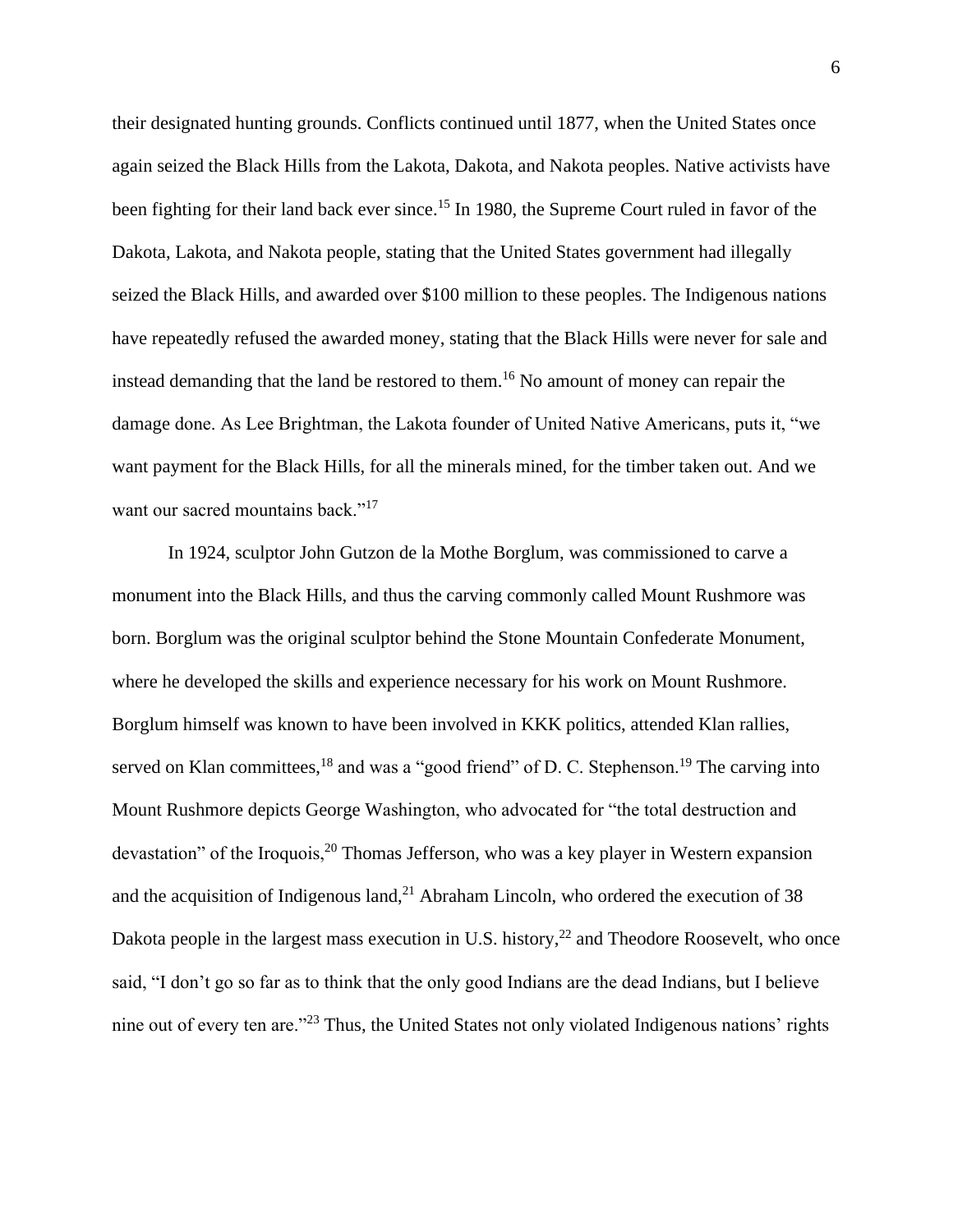by seizing their land, but violated the sanctity of the Black Hills by commissioning a white supremacist to enshrine a memorial to white supremacy and colonization into the mountainside.

Today, Land Back activists continue to fight for the restoration of the Black Hills to their original stewards— the Lakota, Dakota, and Nakota nations— and have gained more recognition and support after the Black Lives Matter protests in 2020. On July 3, 2020, Donald Trump made a trip to Mount Rushmore for a reelection rally. Land Back activists with the NDN Collective took the opportunity to protest by setting up vans to block the road leading to Mount Rushmore and the rally. The activists cooperated with the local sheriff's department to ensure a peaceful protest. They wore traditional eagle feathers, beat drums, and claimed that those attending the rally were trespassing on Indigenous land.<sup>24</sup> The National Guard, dressed in riot gear, confronted them along with Trump supporters yelling, "go back to where you came from."<sup>25</sup> The National Guard dispelled pepper balls to push the protestors back. In the end, twenty activists were arrested for their involvement in the protest, with one facing charges of up to seventeen years in prison.<sup>26</sup> While all of this was taking place, Trump delivered a speech inside the national park in which he stated, "our nation is witnessing a merciless campaign to wipe out our history, defame our heroes, erase our values, and indoctrinate our children."<sup>27</sup> The Trump campaign also coordinated a fireworks display at the rally, raising concerns from Indigenous activists about the health of the Black Hills and the potential for forest fires.<sup>28</sup>

#### **Implications of the Black Hills Backlash**

The Black Hills protest and the long history leading up to it is steeped in cultural clashes over the United States' continued attempts to celebrate white supremacy on Indigenous land. From the white settlers to the rallygoers, the events surrounding the Black Hills demonstrate an important point: who matters to the United States government? Who does the state protect?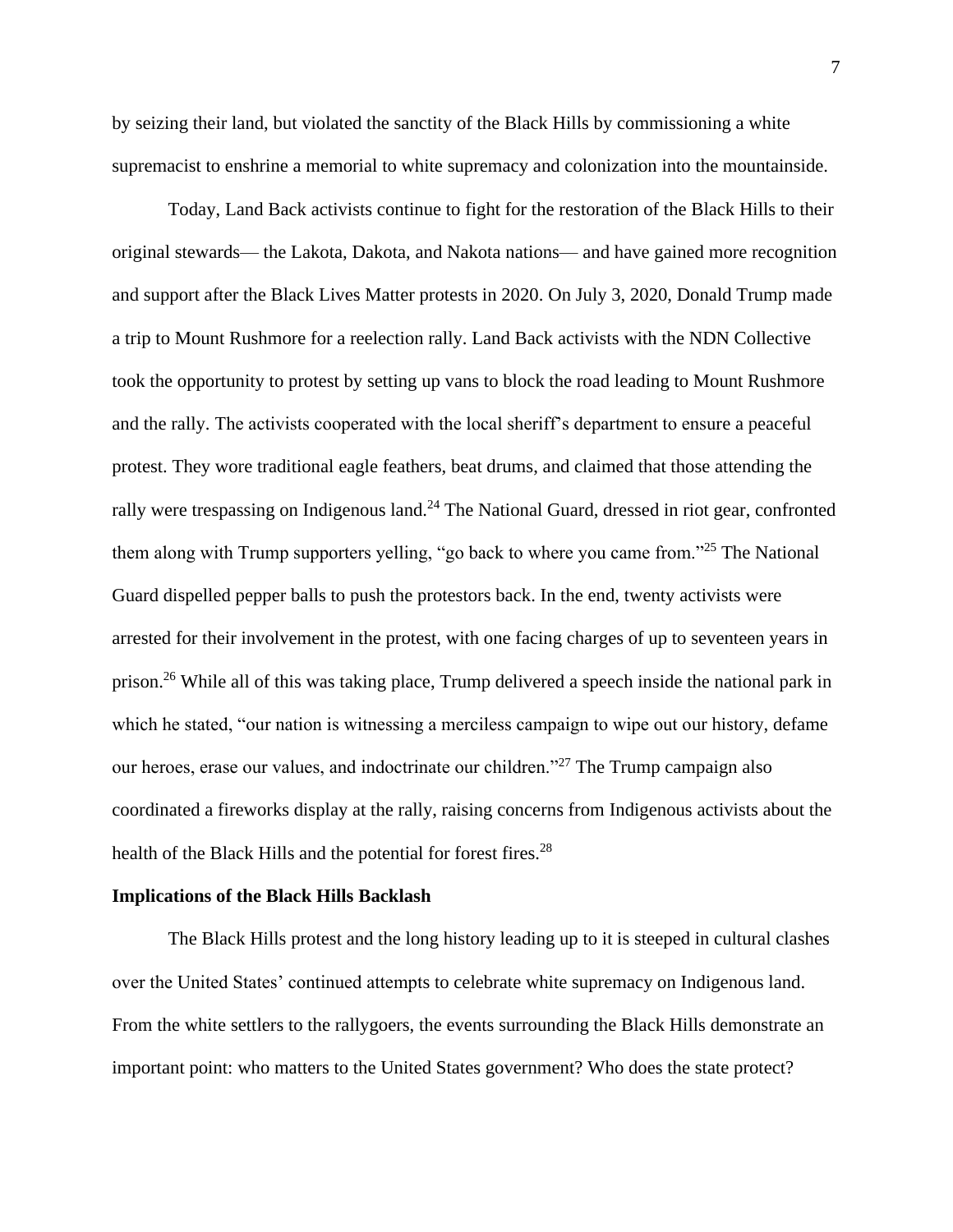When a conflict occurs, which side does the government take? Time and time again, the answer is clear: the United States prioritizes and furthers white interests above Indigenous sovereignty.

Three patterns emerge when examining exactly *how* the U.S. has upheld white supremacy throughout the history of Black Hills conflicts. The most persistent vehicle for furthering white interests is under the guise of law and order. In a settler-colonial state like the United States, this automatically creates a power imbalance as the colonizer is able to set the parameters for the legal system and decide what actions performed by which people fall within its bounds, and what actions performed by which people are outside of its bounds. For example, conflict between the Indigenous peoples of the Great Plains was seen as a breach of the Fort Laramie Treaties whereas white settlers entering territory belonging to the Dakota, Lakota, and Nakota people to extract resources was not deemed a punishable offense. Another clear example of the use of law and order to further white supremacy is the arrest of Indigenous protestors but not Trumpsupporting counter protestors. Further, we see that law and order are maintained through armed force and violence, whether that be the local law enforcement agency, the National Guard, or the Army itself. This is another colonizing tactic as the law is depicted as a peaceful, nonviolent, civilized, and distinctly Western approach to maintaining order, yet we observe how peaceful protest is met with and escalated by state-sanctioned violence in an effort to uphold the law.<sup>29</sup>

The second pattern is the U.S. government's repeated violations of its agreements with Indigenous nations. The Fort Laramie Treaty of 1851, the 1868 Treaty of Fort Laramie, and the July 3 protest are all examples of agreements that the Lakota, Dakota, and Nakota peoples respected and the United States government violated. The Indigenous peoples of the Great Plains entered into contracts with the United States, adhering to the government's processes and terms. They followed the Western concepts of law and contract, and in good faith went through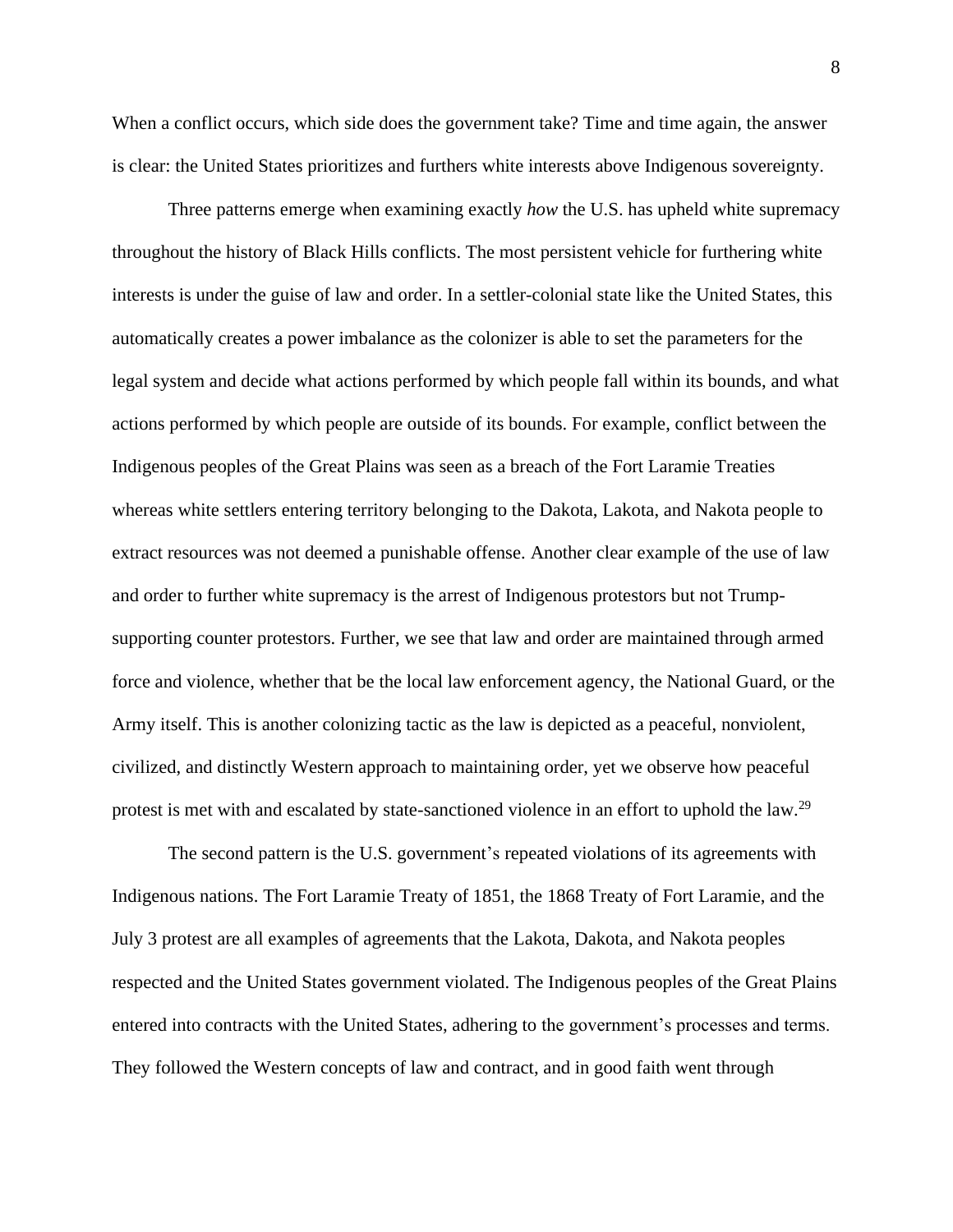American systems. They attempted to follow the rules set out by a system imposed on them just to have it proven time and time again that following the law is only required of nonwhite people. In the push to maintain white supremacy, the law can easily be shirked off and contracts broken if they put white interests at risk.

A third pattern that can be observed from an analysis of the Black Hills protest and history is a tension between whose rights are protected and whose are not. Here we see a violation of Indigenous people's right to land, right to protest, and right to religion. The Lakota's right to the Black Hills cannot be denied as even the United States Supreme Court has ruled in the Lakota's favor. Yet, the federal government has made no progress toward rectifying its mistakes and restoring sovereignty over the Black Hills to the Lakota. This stands in stark contrast to how the United States worked to maintain white settlers' land claims. Though there was no basis for white settlers to stake a claim to the Black Hills, the United States protected them and supported their use of the land. Again, this shows how the law can be manipulated as a tool for white supremacy.

Furthermore, because the Black Hills are considered sacred to the Lakota, denying their right to the land has implications for their freedom of religion. These are central tenets of the Land Back Movement; the movement fights for a literal restoration of the land, and also fights for Indigenous sovereignty in their cultural and religious traditions. Because of the intricate ties between land, culture, and religion, denying Indigenous people their land also denies them their traditions. Yet, when Indigenous people organize to fight for what they are owed, they are met with violence and arrests, violating their rights to peaceful protest. Rights to land ownership, religion, and protest matter most when they uphold white supremacy, and appear to not matter when they would protect Indigenous sovereignty. Ultimately in its dealings with the Lakota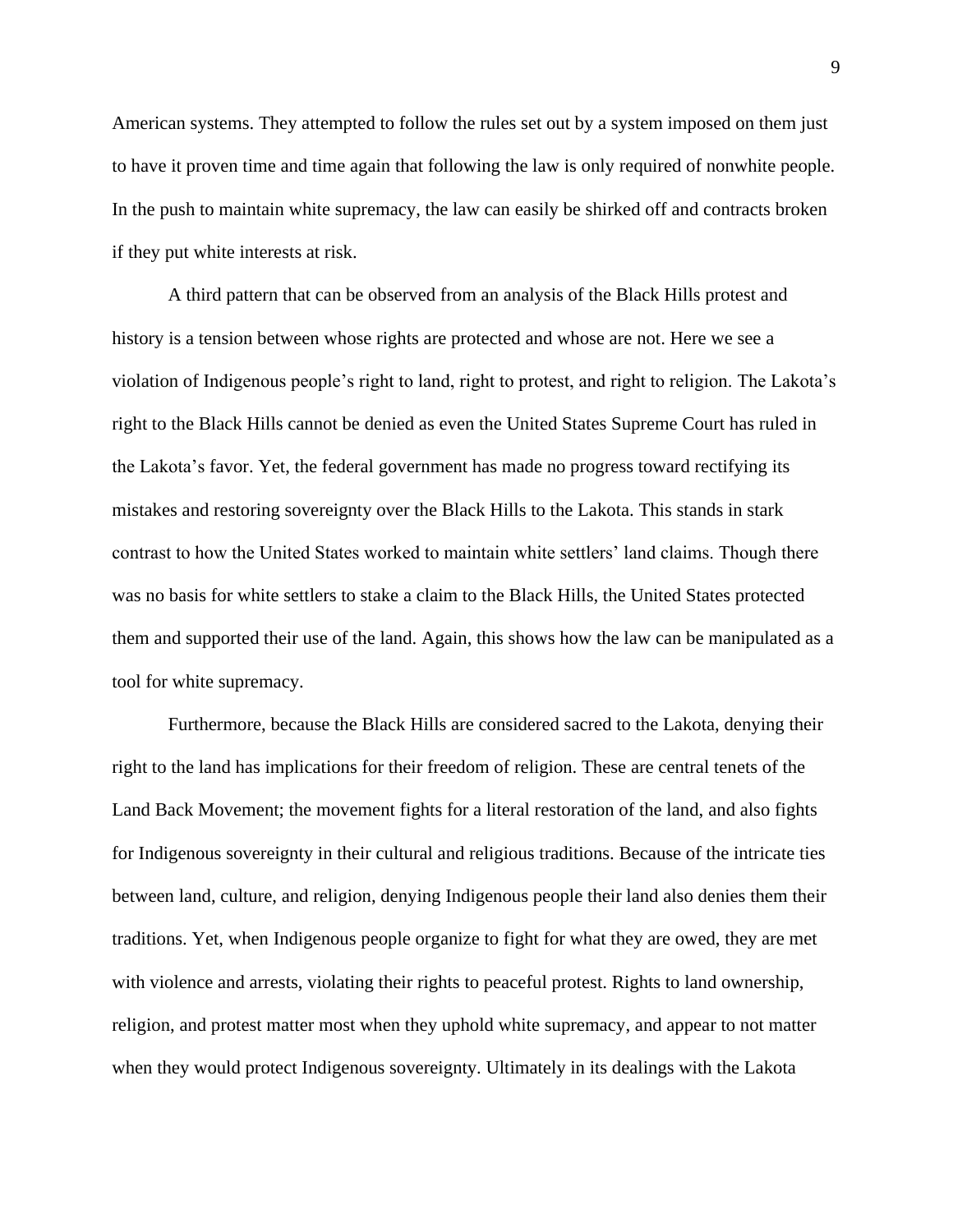people and the Black Hills, the United States has cultivated an environment ripe for white supremacy while hiding Indigenous people, history, and protest.

### **White Backlash Case Study: Dakota Access Pipeline**

The Dakota Access Pipeline protests started in April 2016 and lasted for approximately one year until the pipeline's completion and operation. The construction of the pipeline was continuously protested by environmental activists and Indigenous activists alike, claiming that the environmental impact of the pipeline had not been adequately studied. The pipeline runs through land that is only half of a mile from the Standing Rock Reservation. Further, Indigenous activists claimed that the construction area is sacred burial grounds for Indigenous peoples. Activists argued that the construction of the pipeline would impact the drinking water of the reservation and disturb the burial sites of the Lakota, Dakota, and Nakota nations. Camps and tents were set up in North Dakota near the construction sites as protestors prepared for a long battle.<sup>30</sup>

Over the many months of protest, hundreds of protestors were arrested, but a few incidents in particular stand out. On September 3, 2016, protestors clashed with private security guards from Energy Transfer Partners, the company responsible for the construction of the pipeline. The security officers used pepper spray on protestors and some protestors were bitten by the company's guard dogs. The Morton County Sherriff's Department sided with Energy Transfer Partners, stating that the protestors trespassed on private land.<sup>31</sup> This encounter served as a catalyst for heightened tensions and future clashes as North Dakota's governor called in the National Guard for assistance on September 8.<sup>32</sup>

Twenty-seven people were arrested by local authorities on October 12, 2016, marking the beginning of mass arrests that continued to take place until the pipeline's completion.<sup>33</sup> On one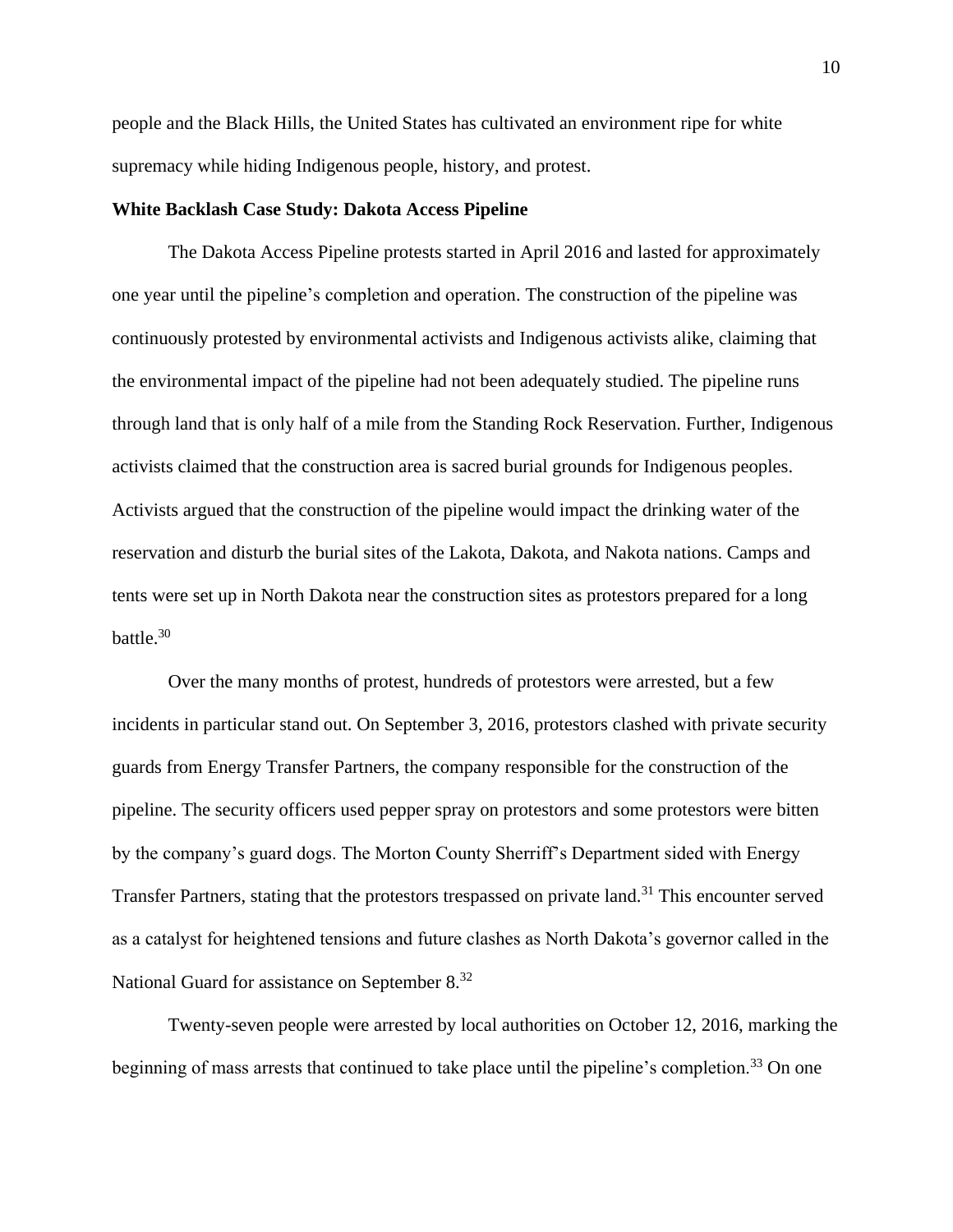day alone, over 140 protestors were arrested. Police and soldiers dressed in riot gear used pepper spray and tear gas, fired bean bags, and set up long-distance acoustic devices with high-pitch tones to disperse protestors. Helicopters, airplanes, and military trucks were also employed at different points to maintain control of the land and construction project.<sup>34</sup> Protestors reported that in the winter months, water was sprayed at them in below-freezing temperatures, putting them at risk of hypothermia. Amid the protests, legal battles ensued, and the project was halted multiple times, including when the Army Corps of Engineers paused construction to do a more thorough environmental impact analysis. On January 24, 2017, shortly after taking office, former President Trump signed an executive memorandum instructing the Army to expedite the approval process for the remainder of the pipeline's construction, resulting in its completion in April 2017.<sup>35</sup>

### **Implications of the Dakota Access Pipeline Backlash**

An analysis of the Dakota Access Pipeline backlash brings to light many of the same patterns discussed in my analysis of the Black Hills backlash, though the use of state violence is more persistent and evident in this case. This specific circumstance highlights how even when rights to Indigenous land are respected, these rights only go so far. By approving the construction of the pipeline only half of a mile away from the Lakota, Dakota, and Nakota reservation, the United States, while technically upholding the Indigenous nations' rights to their land, interfered with the degree to which the Lakota, Dakota, and Nakota nations are able to live on it. The quality of life that the Indigenous people are able to enjoy is diminished.

As environmental activists pointed out, the construction of the pipeline put the land's resources at risk. The potential for leaks in the pipeline or accidental spills would have lasting ecological damage on the surrounding area, including Indigenous land. Specifically, environmental activists worried that the pipeline would result in unsafe drinking water in the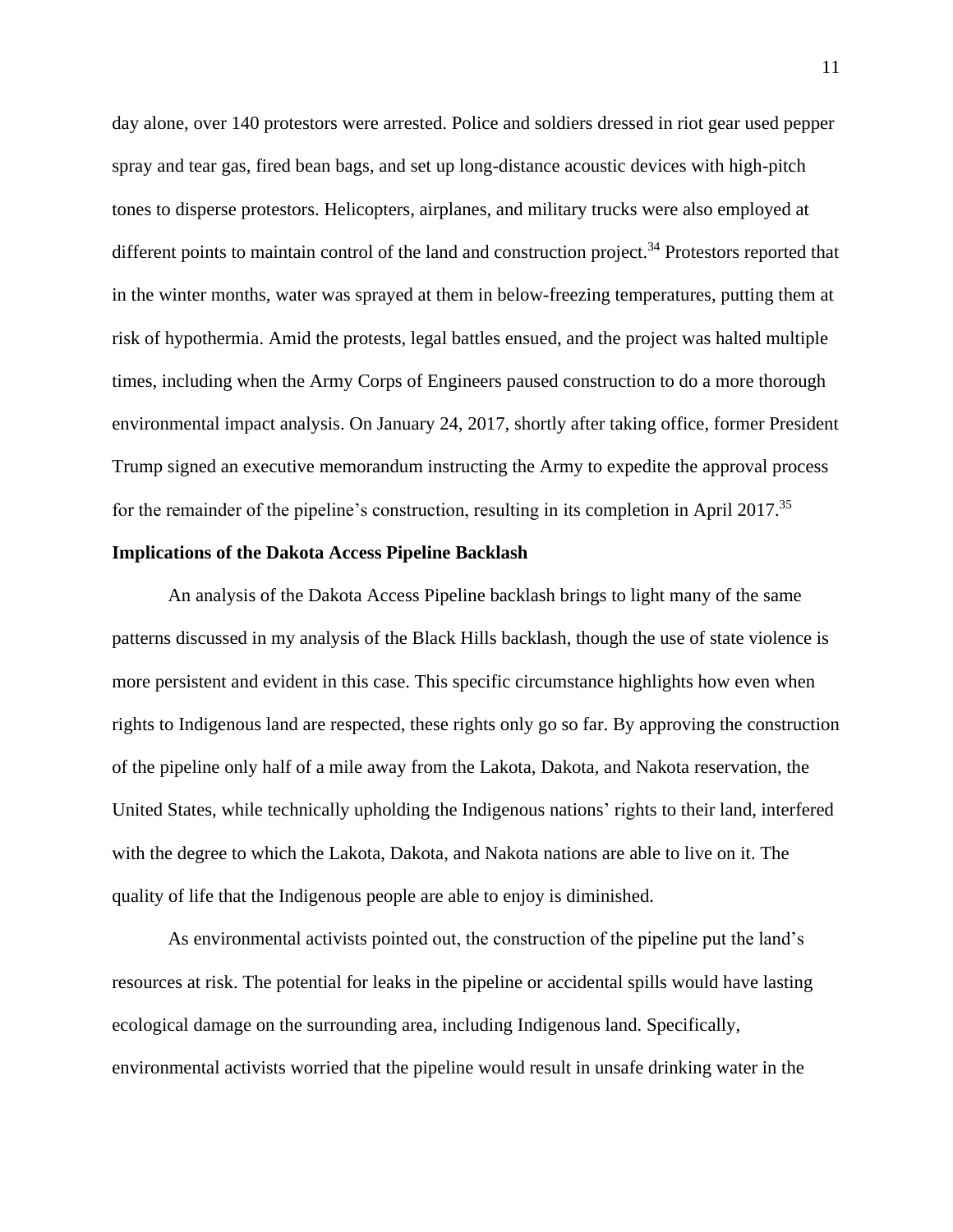area. The Land Back Movement's manifesto states that the demand for Land Back is not only about the land itself, but also its resources.<sup>36</sup> Indigenous nations have a right to the resources their land provides, and the construction of the pipeline put their resource sovereignty at risk. Further, Land Back prioritizes the collective stewardship of the land. As previously discussed, Land Back is oriented toward mutual healing and belonging with land. Indigenous activists fight for land reclamation as a means of protective stewardship not only for their people, but for the land itself. The movement recognizes that the decolonization and liberation of people must also include decolonizing and liberating the earth. Because of the potential environmental impact of the construction of the Dakota Access Pipeline, Land Back activists viewed it as their duty to care for the land by fighting the construction of the pipeline. As it turns out, activists were correct about the pipeline's environmental devastation; it leaked oil into the surrounding area at least five times within its first six months of operation.<sup>37</sup>

Another issue shown in this case study is how the state interferes with Indigenous rights to practice cultural and religious traditions. Leaders from the Dakota, Lakota, and Nakota nations protested the construction of the Dakota Access Pipeline because it was built on sacred Indigenous burial grounds. While not an area technically owned by the Lakota, Dakota, and Nakota nations, it holds significance to them and, arguably, ought to belong to them. Denying the Lakota, Dakota, and Nakota access to their burial grounds, disrupting the grounds with the construction of the pipeline, and ultimately wreaking environmental devastation on these sacred grounds are all attacks on Indigenous cultural and religious sovereignty. Understanding the philosophical and political frameworks these Indigenous groups operate from illuminates the importance of their fight for land reclamation and the multitude of ways in which being forcibly disconnected from their land interferes with their cultural and religious sovereignty. Throughout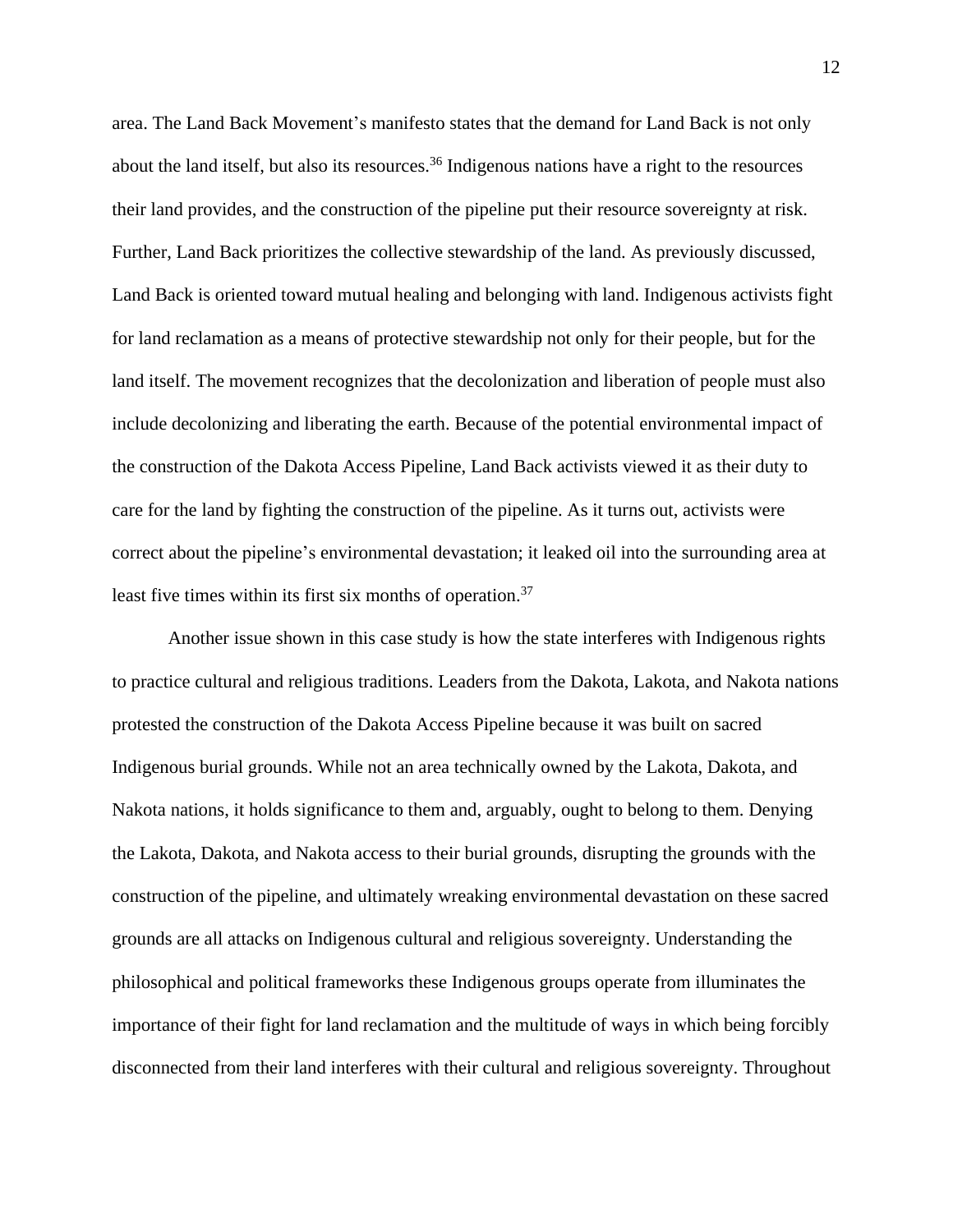clashes between Land Back activists and the state, the state has repeatedly expected Indigenous nations to operate on the state's terms, from its framework, and using its systems. Little effort has been made to understand the distinctions in how the Dakota, Lakota, and Nakota govern themselves and orient their lifestyles in order to find an arrangement that takes these differences into account. This points to great issues endemic to the settler-colonial state. Not only does the state colonize land, but it also puts systems and frameworks into place that ultimately violate the rights and traditions of the colonized.

One last pattern of white backlash movements can be observed in a case study analysis of the Dakota Access Pipeline protests: the state's role in perpetuating capitalism as a colonizing tactic. Here, we see the violation of Indigenous land, culture, and religious sovereignty as a means to extracting resources for the settler-colonial state. The United States government provided legal and military support to Energy Transfer Partners because of its dependency on the oil industry. This close relationship is rooted in both the financial gain of the oil companies and the economic success of the United States, as it benefits from oil extraction at home instead of importing oil from abroad. This relationship between the state and American economic interests in the construction of the Dakota Access Pipeline mirrors the relationship between the state and white settlers in the Black Hills backlash. White settlers invaded Lakota, Dakota, and Nakota land in search of gold and received military protection after the onset of a gold rush. Subsequently, the state provided legal protection through the seizing of the Black Hills from the Lakota, Dakota, and Nakota because of the large amounts of gold found. Again, this demonstrates how the state is implicated in furthering American capitalism by protecting the economic success of white Americans over the rights of Indigenous nations. The state upholds capitalism that is ultimately rooted in white supremacy.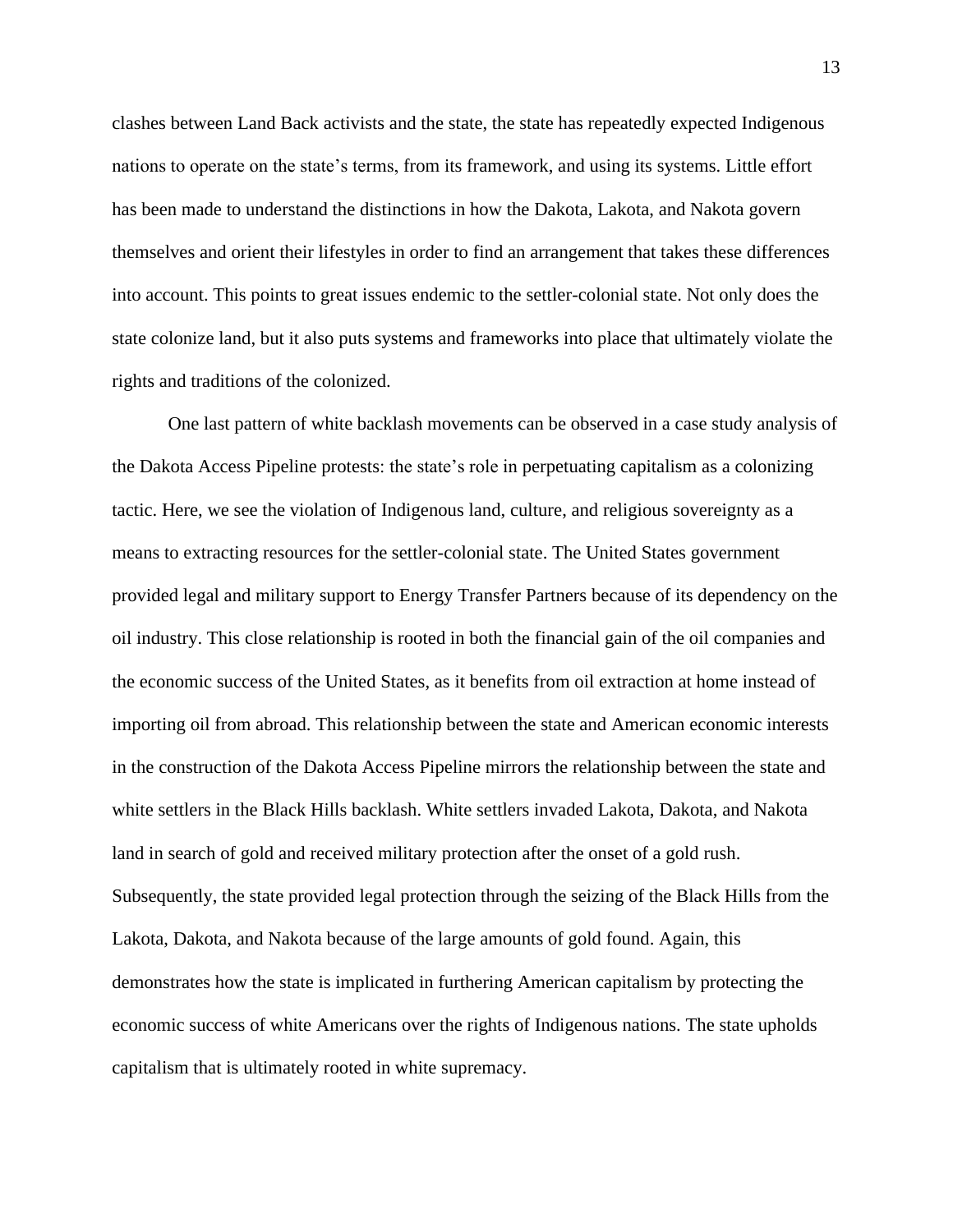#### **White Backlash Case Study: Gov. Stitt & Tribal Gaming Compacts**

Kevin Stitt, a businessman and political outsider, won Oklahoma's 2018 gubernatorial race for the Republican party. Stitt's election relied on aggressive campaigning, securing the Republican nomination by aligning himself with Trump's policies, coming down hard on immigration, focusing on state budget issues, and calling into question other Republicans' allegiance to Trump.<sup>38</sup> After taking office, one way that Stitt started tackling the Oklahoma state budget was by targeting the largest source of income for Indigenous nations in Oklahoma: gaming casinos.

Over sixteen years ago, the state of Oklahoma reached an agreement with Indigenous nations to establish gaming compacts in an effort to incentivize the development and growth of the gaming industry. These compacts give tribes exclusive rights to operate casinos. In exchange, anywhere from four percent to ten percent of the revenue is paid to the state. In 2019, this agreement generated over \$2 billion, \$150 million of which went directly to the state of Oklahoma.<sup>39</sup> Most of this state revenue is used to fund public schools and infrastructure. The boom of this industry has led to the construction of over 130 casinos across the state and the Indigenous nations are now the third-largest employers in the state.<sup>40</sup>

On July 8, 2019, Stitt published an opinion article in a Tulsa newspaper calling for the gaming compacts to be renegotiated. Stitt stated that the compacts would terminate in the new year unless the state and tribes could reach a new agreement that "reflects market conditions for the gaming industry seen around the nation today."<sup>41</sup> He cited Oklahoma's exclusivity fees as the lowest in the nation and discussed bringing them up to be on par with other states at twenty to twenty-five percent of revenue— a huge increase from the previous agreement.<sup>42</sup>

14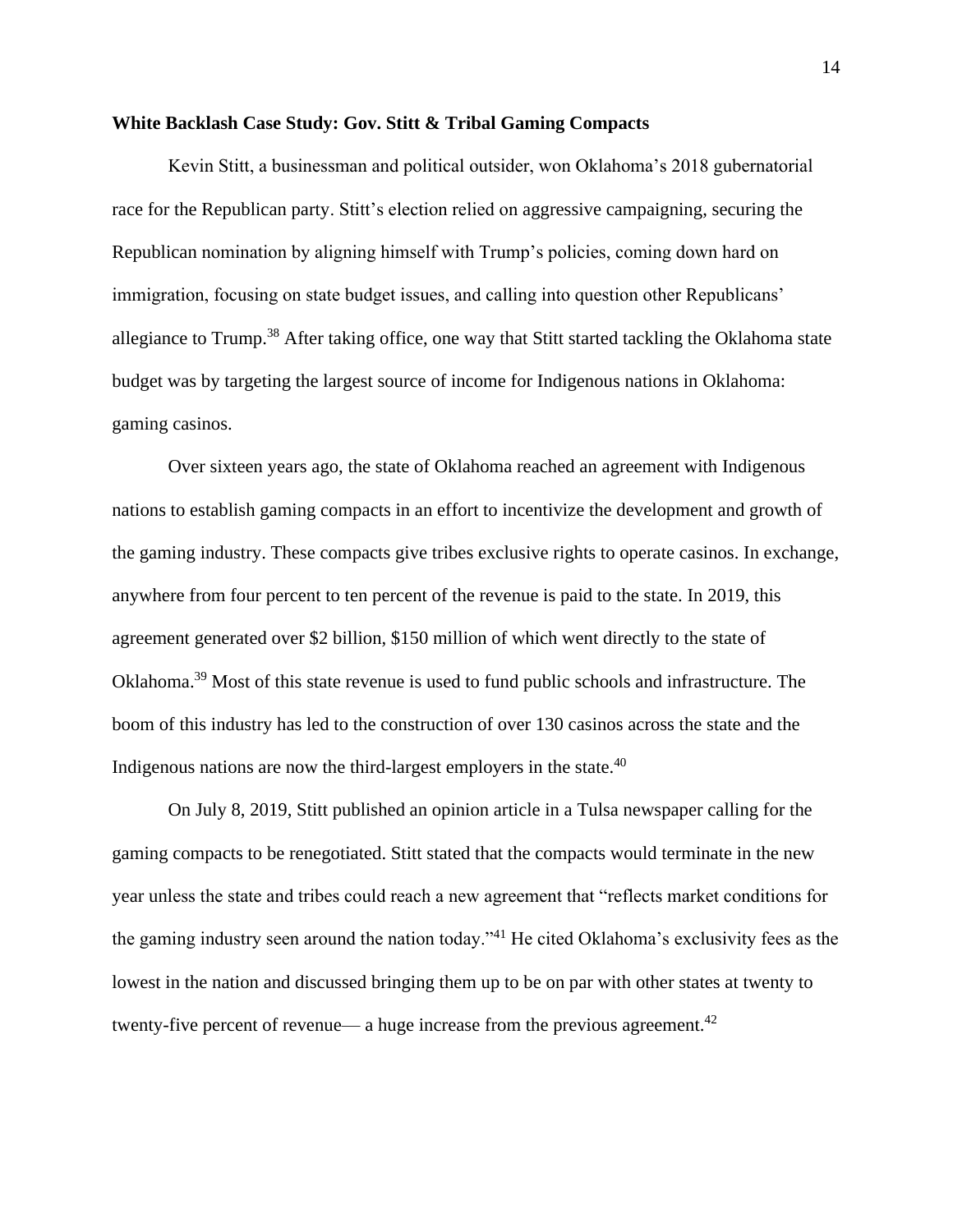The Indigenous nations were caught completely off-guard by Stitt's op-ed. As far as they were aware, the agreed-upon gaming compacts were set to renew on January 1, 2020. This put the nations in a bind as Stitt's article implied that any casinos that did not negotiate a new compact would suddenly be operating illegally on January 1, 2020, even though the original compact clearly stated that "the compact shall automatically renew for successive additional 15 year terms."<sup>43</sup> Further, Brad Henry, a former governor of Oklahoma who was involved in the original gaming compact negotiations, sided with the Indigenous nations, stating that the intention behind the original agreement was that it would automatically renew in order to protect the state from having tribal leaders attempt to negotiate lower exclusivity rates after the growth of the industry.<sup>44</sup> Many tribal leaders found it offensive that the governor would threaten Indigenous businesses and attempt to begin negotiations with sovereign nations through an opinion article in a local newspaper instead of communicating directly with representatives of the Indigenous nations.<sup>45</sup>

Instead of acquiescing to Stitt's terms, the Choctaw, Cherokee, and Chickasaw nations filed federal lawsuits against the governor and state. A legal battle ensued with lawsuits and counter-lawsuits. U.S. District Judge DeGiusti continuously ruled in favor of the Indigenous nations, stating that the gaming compacts renew automatically. Stitt's counter-motions were thrown out of court after being found to not have any real basis, and his petition for a rehearing was denied. Ultimately, Stitt cost Oklahoma taxpayers \$1.5 million in legal fees through his attack on Indigenous businesses. 46

#### **Implications of Gov. Stitt & Tribal Gaming Compacts**

The events that took place between Governor Stitt and the Indigenous nations of Oklahoma constitute a white backlash movement to the economic progress of Indigenous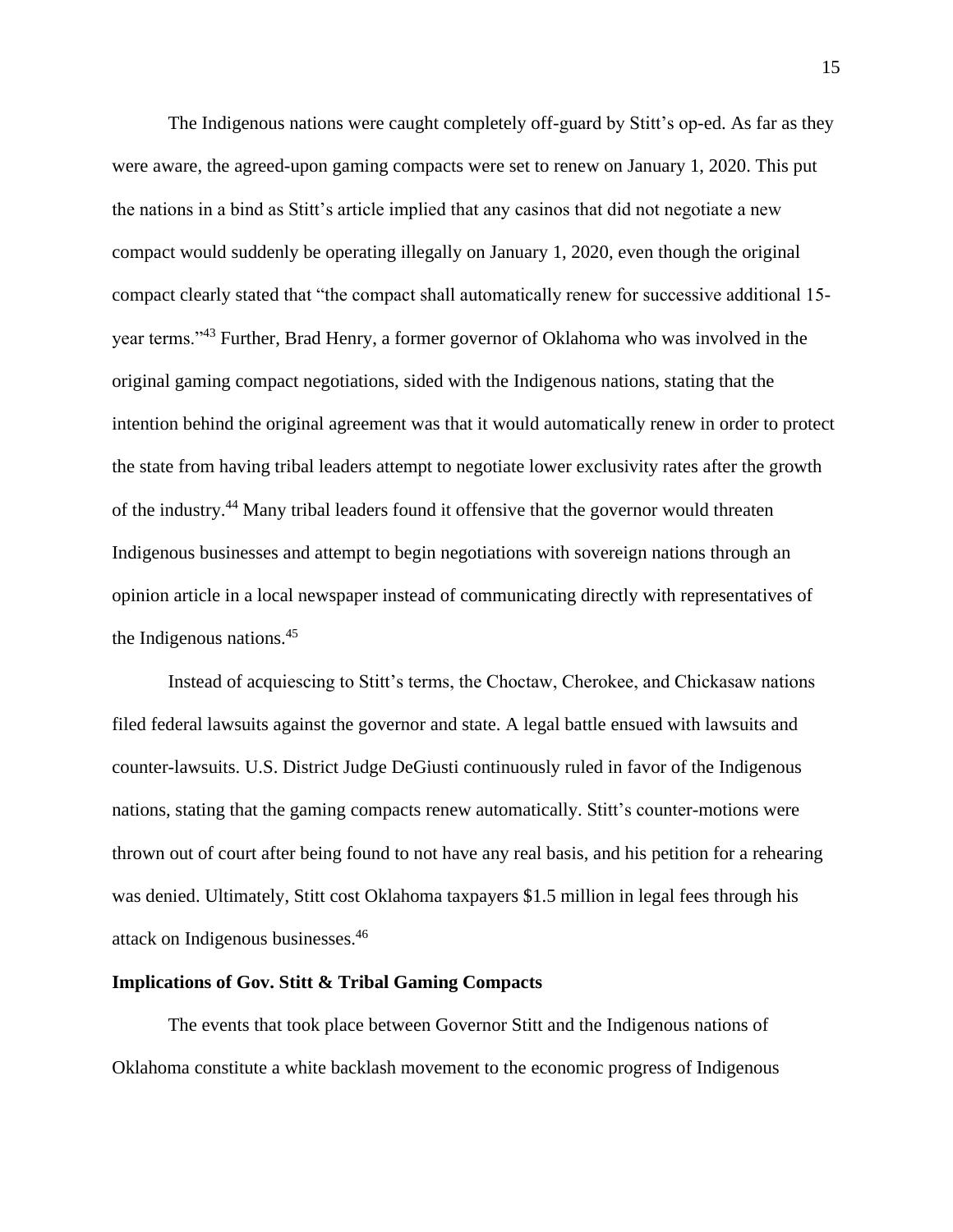communities. Indigenous people are the poorest racial minority group in the United States.<sup>47</sup> This is in large part due to the history of colonization and the seizing of Indigenous land by the United States government.<sup>48</sup> Williams et al. connect the history of lynching in the United States to public financial distribution within states, having a lasting impact on the financial and human capital of Black Americans. Further, they find that regions with a history of racialized violence correlate with economic inequality and lack of a social safety net.<sup>49</sup> The impacts of the history of racial violence found for Black communities could have similar implications for Indigenous communities. Governor Stitt's attempts to use policy to impede the economic progress and liberation of Oklahoma's Indigenous populations is a form of white backlash and serves to exacerbate the economic inequalities already observed in Indigenous communities. The governor's proposed renegotiations of the compacts came about because of the great success the Indigenous nations have experienced through the booming casino industry. Renegotiating the compacts so that the state gets a much larger percentage of the profits is a colonizing attempt rooted in the fear of Indigenous communities accumulating wealth and power.

Governor Stitt's threats to shut down casinos owned by Indigenous nations is also an attempted violation of Indigenous communities' freedom of livelihood. Similar to the other case studies examined, here we see the Indigenous nations abiding by the law and following the systems and processes in place to ensure the legality of their businesses. Yet, Governor Stitt's threats put their businesses at risk, which would have devastating effects for the Indigenous communities. After following all the necessary procedures, the Indigenous peoples should not have to fear having their sources of income taken away.

The implications of this case study mirror events discussed in the history of the battle for the Black Hills. With the rush of white settlers into the Black Hills in search of gold, the Army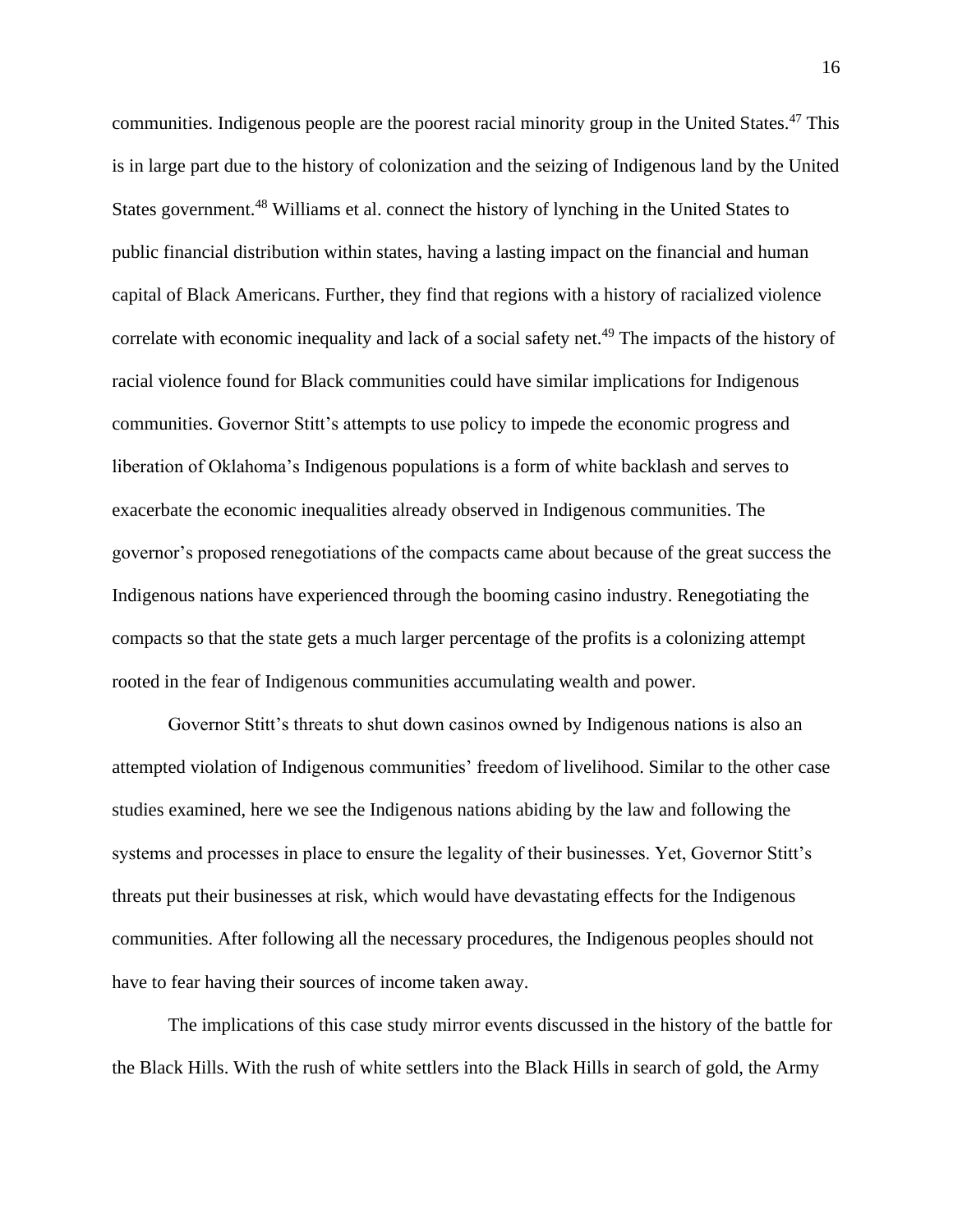began to penalize Lakota hunting groups that were rightfully using Indigenous hunting grounds designated to them by the United States government. However, because of the presence of white settlers, the Army deemed these hunting groups to pose a threat to the Americans. This resulted in the curtailing of hunting altogether, forcing the Lakota to rely almost entirely on the use of agricultural farming for their subsistence. The Lakota are traditionally nomadic hunters; therefore, the limitations placed on them by the Army kept them from their traditional livelihood.<sup>50</sup> Both in the conflict over the casino compacts and the Black Hills hunting grounds, we see limitations on Indigenous livelihood and their attempts to provide for their communities. This demonstrates the cyclical nature of colonization in addition to its persistence. The battles that Indigenous communities fought centuries ago are in many ways the same battles they continue to fight today.

Though there are similarities between the events that took place in Oklahoma and the other two cases examined, there are some ways in which this case is distinct. In both the Black Hills backlash and the Dakota Access Pipeline backlash, the use of state force and threat of violence were significant weapons utilized against Indigenous communities. In the case of Governor Stitt and his interactions with Indigenous casinos, the threats were not physical, nor was the state using literal violence to interfere with Indigenous affairs. When we think about what white supremacy looks like, we tend to conceive of looming physical threats. This case sheds light on the less conspicuous forms white supremacy can take through coercion. Instead of riot gear and tear gas, Governor Stitt employed the use of an op-ed in a local newspaper and legislation. Yet, the results of this less explicit form of white supremacy could have been just as devastating. In the case of the Black Hills hunting grounds, the use of violent white supremacy deterred the Dakota, Lakota, and Nakota from their livelihood. In the case of Oklahoma, the use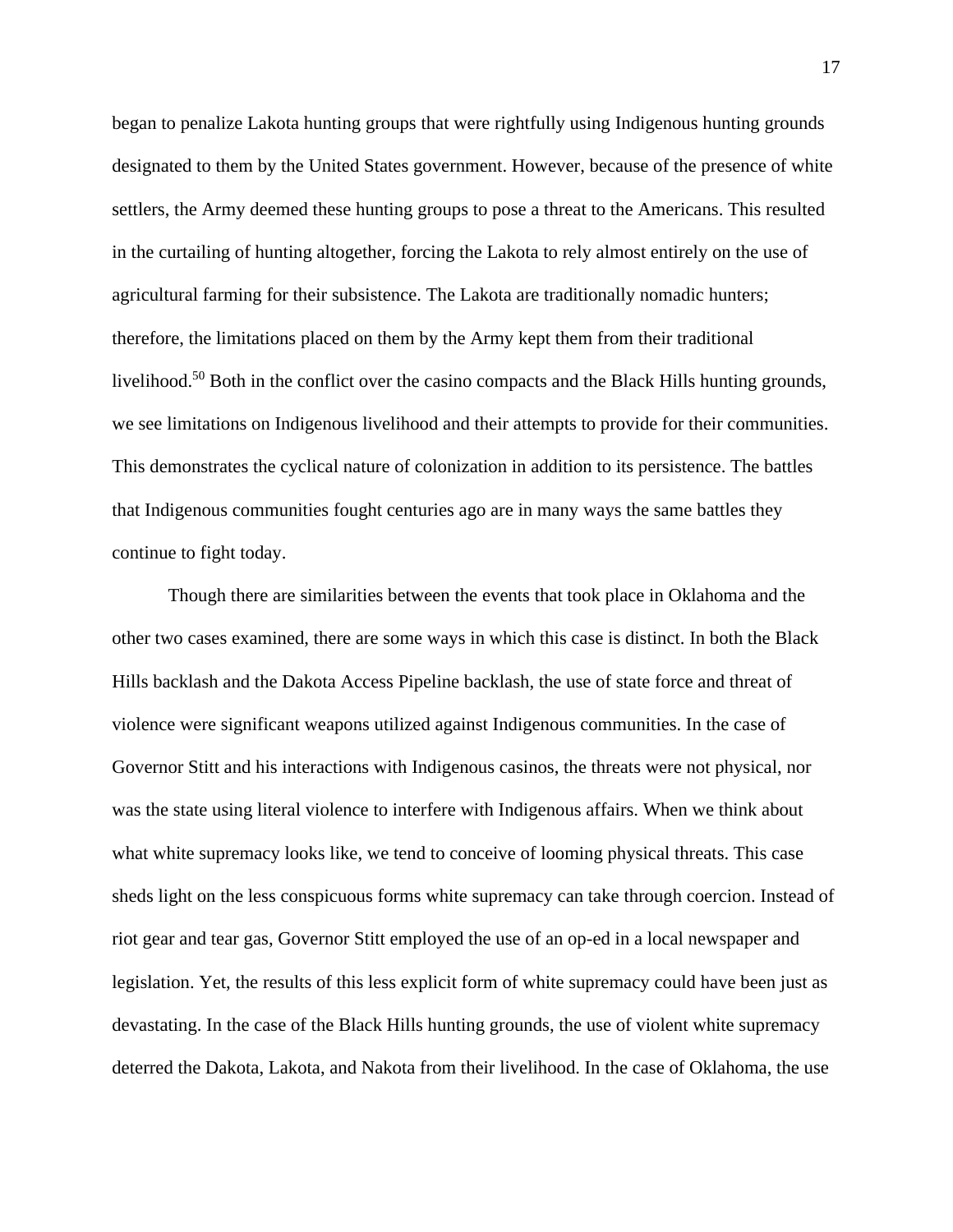of nonviolent white supremacy could have had the same result. In both instances, Indigenous communities' ability to provide for themselves in the way they choose was put in jeopardy. Both cases demonstrate the colonization of livelihood and economic production.

The Oklahoma case leads us to consider that perhaps state violence is broader and runs deeper than merely the physical and tangible. In the case of the Dakota Access Pipeline backlash and the Black Hills backlash, violence is explicit and obvious. Yet, if policies, legislation, and even opinion articles can threaten Indigenous communities in the same way, are these forms of white supremacy not also imposing a form of violence on Indigenous nations? The end result, whether that be anything from hunger to environmental degradation, threatens the lives of Indigenous people. White supremacy can take on many forms, but the state's ability to enact it through legislation and policy is perhaps more menacing in both its inconspicuousness and its seeming insurmountability.<sup>51</sup>

#### **Conclusion**

The state's backlash to Indigenous autonomy is white backlash. In the cases of the Black Hills protests, the Dakota Access Pipeline protests, and Governor Stitt's actions in Oklahoma, the state wielded its power to suppress Indigenous sovereignty. This is white supremacy, and the events that have taken place in contemporary American society are a direct result of the government's long history of taking action to further the interests of white people at the expense of Indigenous groups. Sometimes, as in the cases of the Black Hills protests and the Dakota Access Pipeline protests, the state's white backlash has been straightforward and violent. Other times, as is the case with Governor Stitt, the state's white backlash has been less obvious yet just as harmful. Xiuhtezcatl writes:

"This a motherfuckin' war camp I know they gon' say they don't want that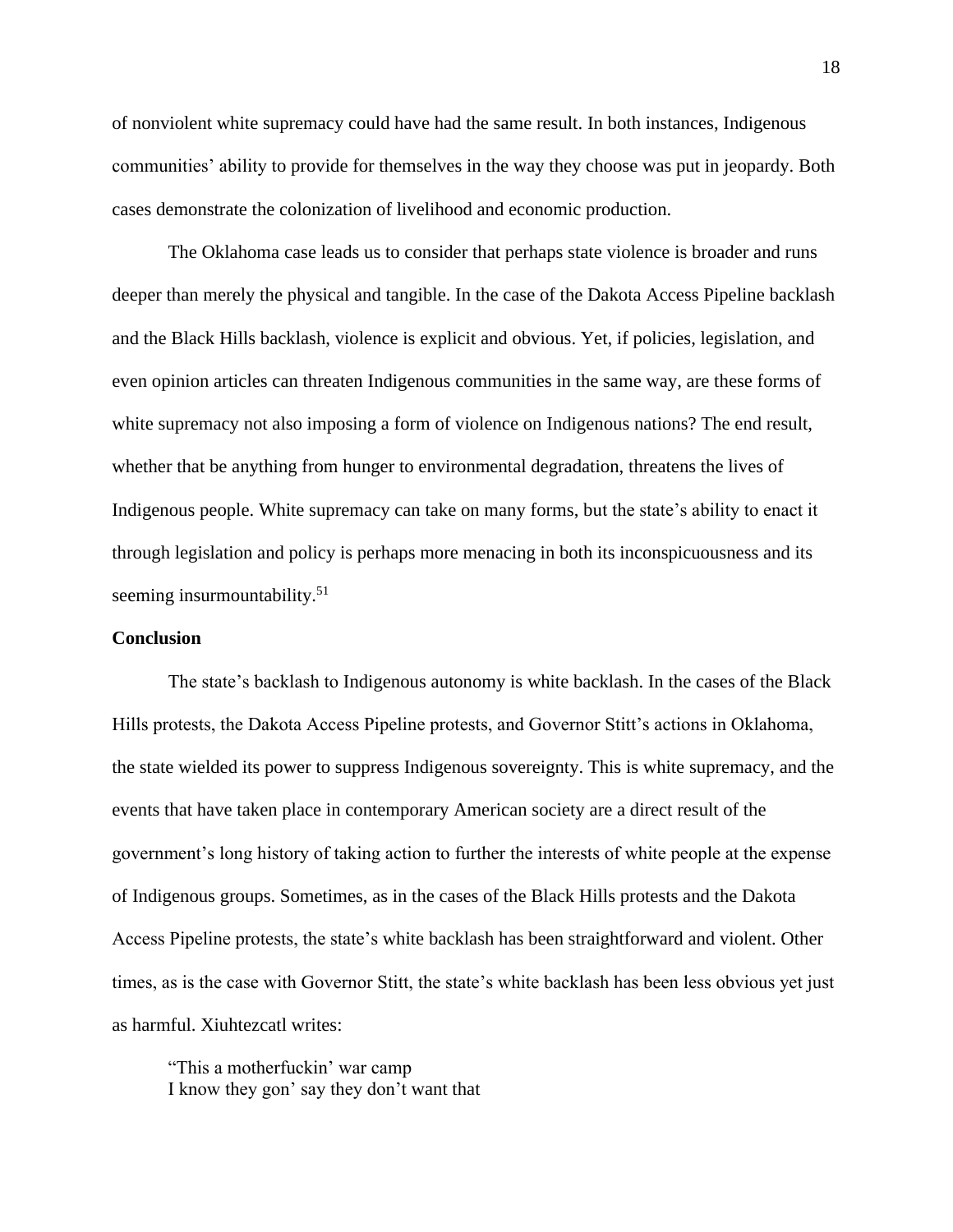But they comin' straight for the land, for the place that we stand So we taking it all back

Take it all back Take it all back."<sup>52</sup>

He points out the state's claim to moral superiority through supposed nonviolence. The Army pushed Indigenous people out of the Black Hills after hunting groups were considered a threat. The National Guard was only called in after protestors were regarded as "rioters." Oklahoma's gaming compacts were deemed unjust after the state realized it could benefit more. In each of these instances, the state can justify its backlash by demonizing Indigenous people and criminalizing their actions. While the U.S. government may claim to be seeking peaceful relations with Indigenous communities, its actions reflect animosity and hostility. An analysis of the history of the state's interactions with Indigenous groups reveals a pattern of broken treaties, physical violence, and attacks on Indigenous sovereignty and ways of life. How can such a persistent and dangerous cycle be broken? "Take it all back."<sup>53</sup>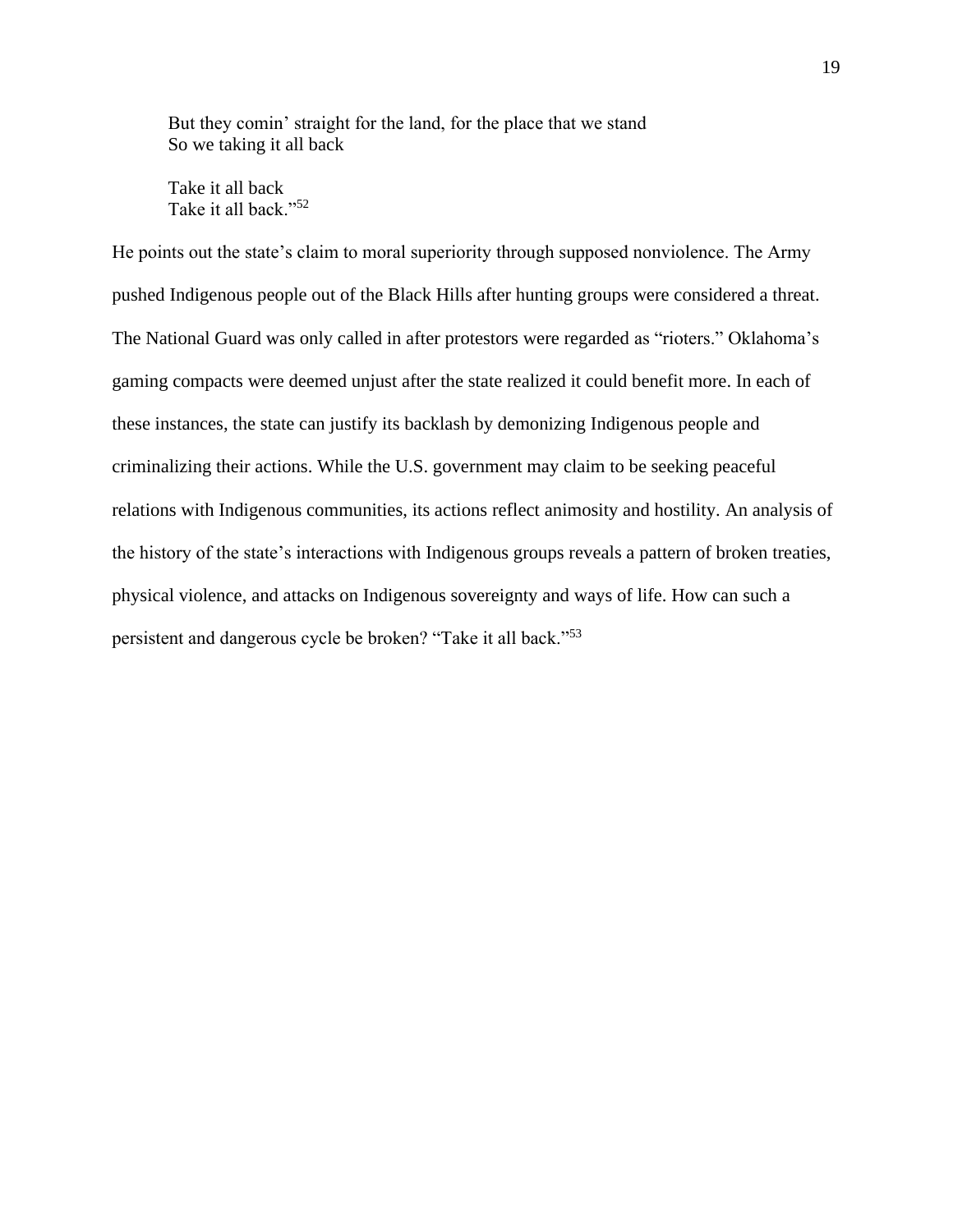# **Notes**

<sup>1</sup> Xiuhtezcatl Martinez, "Take It All Back" (Xochicuicatl Records, 2021).

<sup>2</sup> Ryan T. O'Leary, "From Anglo-Saxon Nativism to Executive Order: Civil Religion and Anti-Immigration Rhetoric." *Politics and Religion* 9 (4). (Cambridge University Press, 2016), 771–93.

<sup>3</sup> Anne Bonds and Joshua Inwood. "Beyond White Privilege: Geographies of White Supremacy and Settler Colonialism." *Progress in Human Geography* 40, no. 6 (2016): 720.

<sup>4</sup> Arthur K. Spears, "White Supremacy and Antiblackness: Theory and Lived Experience," *Journal of Linguistic Anthropology* 31, no. 2 (2021): 158.

<sup>5</sup> Catherine Carstairs, "Defining Whiteness: Race, Class, and Gender Perspectives in North American History." *International Labor and Working-Class History* 60 (2001): 203.

<sup>6</sup> Ashley Jardina, *White Identity Politics*. Cambridge, United Kingdom: New York, NY, USA : Cambridge University Press, 2019: 7.

<sup>7</sup> NDN Collective. LANDBACK. NDN Collective, 2021. https://landback.org/.

<sup>8</sup> NDN Collective, "LANDBACK Manifesto," LANDBACK (NDN Collective, 2021), [https://landback.org/manifesto/.](https://landback.org/manifesto/)

<sup>9</sup> NDN Collective, "LANDBACK Manifesto."

<sup>10</sup>John Brenton Leverston, "From Isolation to Visibility: Social Media as a Tool for Native American Activists to Generate Support for their Social Movements," (Master's thesis, Harvard University Division of Continuing Education, 2021).

<sup>11</sup> Nick Estes, "The Battle for the Black Hills," High Country News, January 1, 2021, [https://www.hcn.org/issues/53.1/indigenous-affairs-social-justice-the-battle-for-the-black-hills.](https://www.hcn.org/issues/53.1/indigenous-affairs-social-justice-the-battle-for-the-black-hills)

<sup>12</sup> Jodi Rave, "Why Native Americans Have Protested Mt. Rushmore," History.com (A&E Television Networks, November 18, 2020), [https://www.history.com/news/mount-rushmore](https://www.history.com/news/mount-rushmore-native-american-protests)[native-american-protests.](https://www.history.com/news/mount-rushmore-native-american-protests)

<sup>13</sup> U.S. National Park Service, "Fort Laramie Treaty of 1851 (Horse Creek Treaty)," National Parks Service (U.S. Department of the Interior), accessed December 9, 2021, [https://www.nps.gov/articles/000/horse-creek-treaty.htm.](https://www.nps.gov/articles/000/horse-creek-treaty.htm)

<sup>14</sup> Throughout this article, I avoid the use of the name "Sioux" because it can be regarded as derogatory. In this instance, I use the term to reference the reservation because it is the official title listed in the 1868 Treaty of Fort Laramie.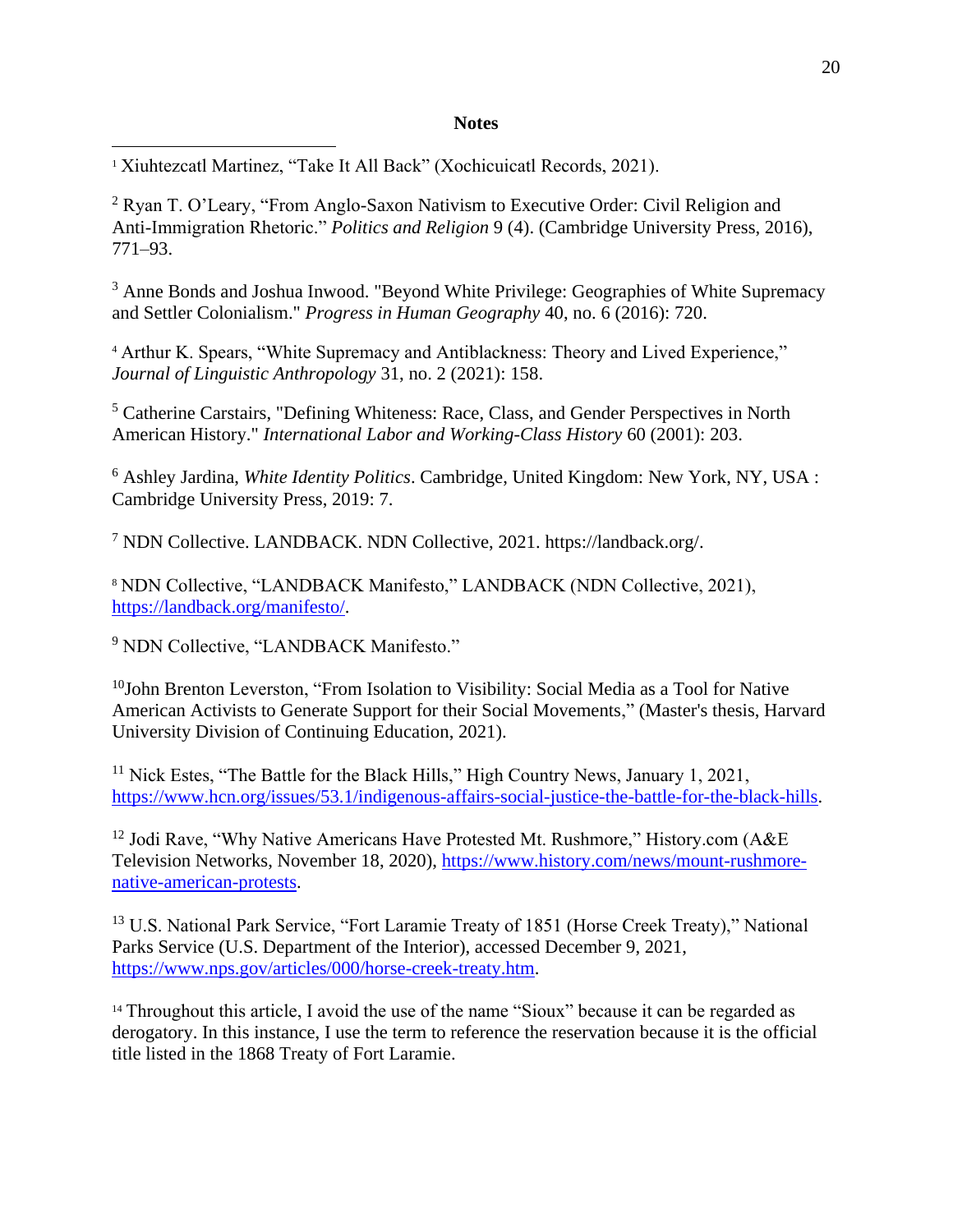<sup>15</sup> Stacey Bredhoff, *American Originals*. (Seattle: The University of Washington Press, 2001), 56-57.

<sup>16</sup> Kimbra Cutlip, "In 1868, Two Nations Made a Treaty, the U.S. Broke It and Plains Indian Tribes Are Still Seeking Justice," Smithsonian.com (Smithsonian Institution, November 7, 2018), [https://www.smithsonianmag.com/smithsonian-institution/1868-two-nations-made-treaty](https://www.smithsonianmag.com/smithsonian-institution/1868-two-nations-made-treaty-us-broke-it-and-plains-indian-tribes-are-still-seeking-justice-180970741/)[us-broke-it-and-plains-indian-tribes-are-still-seeking-justice-180970741/.](https://www.smithsonianmag.com/smithsonian-institution/1868-two-nations-made-treaty-us-broke-it-and-plains-indian-tribes-are-still-seeking-justice-180970741/)

<sup>17</sup> Estes, "The Battle for the Black Hills."

<sup>18</sup> John Tagliaferro, *Great White Fathers*. (New York: Public Affairs, 2004), 186.

<sup>19</sup> Harriet Senie, "Critical Issues in Public Art: Content, Context, and Controversy," Smithsonian Institution, 2014.

<sup>20</sup> Colin G Calloway, *The Indian World of George Washington: First Americans, the First President, and the Birth of the Nation*. (New York, NY: Oxford University Press, 2018), 492. <sup>21</sup>Missouri Historical Society and James P. Ronda. *Thomas Jefferson and the Changing West: From Conquest to Conservation*. (Albuquerque : St. Louis: University of New Mexico Press; Missouri Historical Society Press, 1997).

<sup>22</sup> "Dakota Uprising Begins in Minnesota," History.com (A&E Television Networks, March 2, 2010), [https://www.history.com/this-day-in-history/dakota-uprising-begins-in-minnesota.](https://www.history.com/this-day-in-history/dakota-uprising-begins-in-minnesota)

<sup>23</sup> Rave, "Why Native Americans Have Protested Mt. Rushmore."

<sup>24</sup> Annette McGivney, "The Battle for Mount Rushmore: 'It Should Be Turned into Something like the Holocaust Museum'." The Guardian. Guardian News and Media, July 3, 2021. [https://www.theguardian.com/environment/2021/jul/03/mount-rushmore-south-dakota](https://www.theguardian.com/environment/2021/jul/03/mount-rushmore-south-dakota-indigenous-americans)[indigenous-americans.](https://www.theguardian.com/environment/2021/jul/03/mount-rushmore-south-dakota-indigenous-americans)

<sup>25</sup> Estes, "The Battle for the Black Hills."

<sup>26</sup> Estes, "The Battle for the Black Hills."

 $27$  McGivney, "The Battle for Mount Rushmore: 'It Should Be Turned into Something like the Holocaust Museum'."

<sup>28</sup> Estes, "The Battle for the Black Hills."

<sup>29</sup>Michael W Flamm, *Law and Order: Street Crime, Civil Unrest, and the Crisis of Liberalism in the 1960s*, (New York: Columbia University Press, 2005).

<sup>30</sup> Sasha von Oldershausen, "Standing Rock Pipeline Fight Draws Hundreds to North Dakota Plains," NBCNews.com (NBCUniversal News Group, November 1, 2016), [https://www.nbcnews.com/news/us-news/standing-rock-pipeline-fight-draws-hundreds-north](https://www.nbcnews.com/news/us-news/standing-rock-pipeline-fight-draws-hundreds-north-dakota-plains-n665956)[dakota-plains-n665956.](https://www.nbcnews.com/news/us-news/standing-rock-pipeline-fight-draws-hundreds-north-dakota-plains-n665956)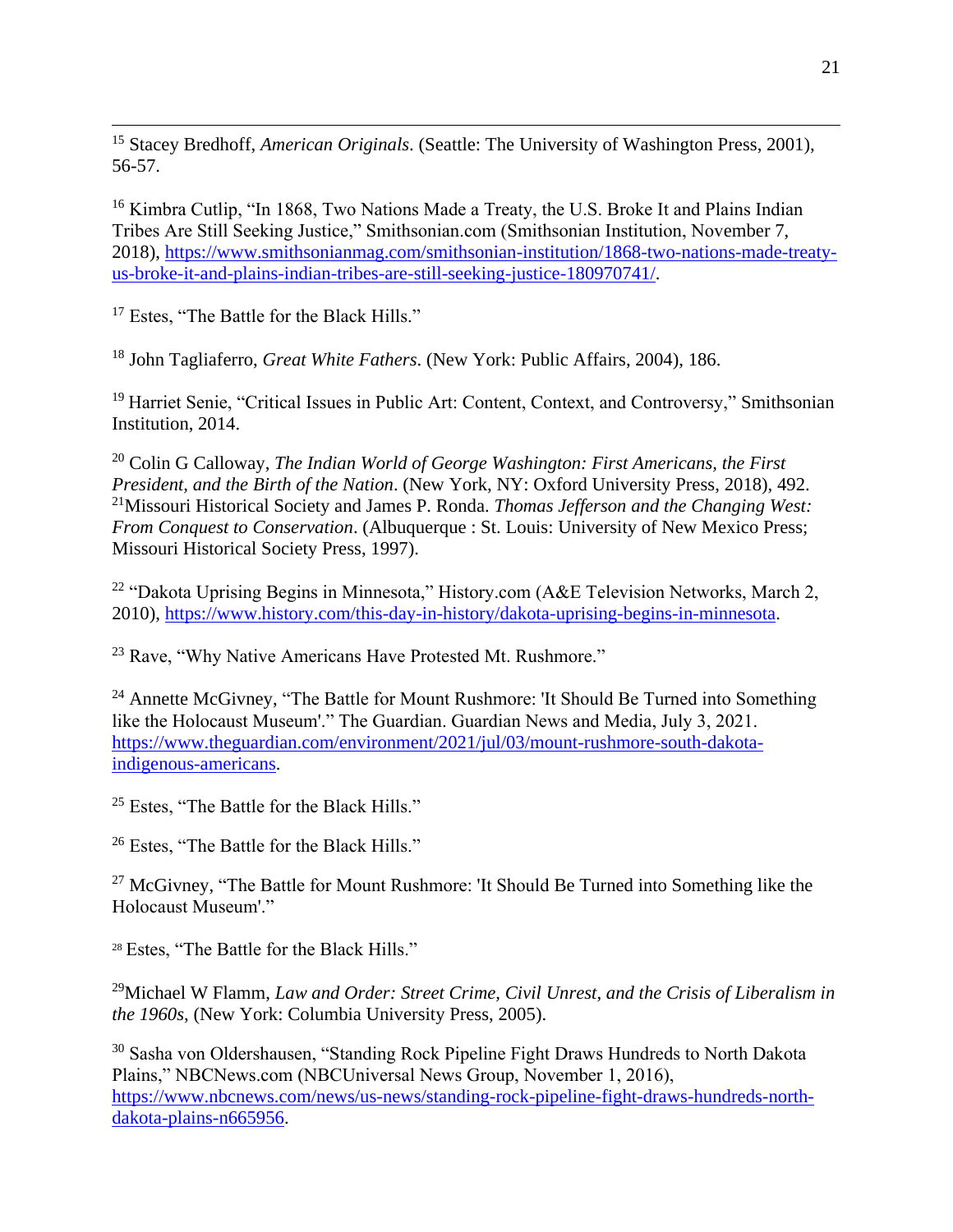<sup>31</sup> Eyder Peralta, "Dakota Access Pipeline Protests in North Dakota Turn Violent," NPR (NPR, September 4, 2016), [https://www.npr.org/sections/thetwo-way/2016/09/04/492625850/dakota](https://www.npr.org/sections/thetwo-way/2016/09/04/492625850/dakota-access-pipeline-protests-in-north-dakota-turn-violent)[access-pipeline-protests-in-north-dakota-turn-violent.](https://www.npr.org/sections/thetwo-way/2016/09/04/492625850/dakota-access-pipeline-protests-in-north-dakota-turn-violent)

<sup>32</sup> Rebecca Hersher, "Key Moments in the Dakota Access Pipeline Fight," NPR (NPR, February 22, 2017), [https://www.npr.org/sections/thetwo-way/2017/02/22/514988040/key-moments-in](https://www.npr.org/sections/thetwo-way/2017/02/22/514988040/key-moments-in-the-dakota-access-pipeline-fight)[the-dakota-access-pipeline-fight.](https://www.npr.org/sections/thetwo-way/2017/02/22/514988040/key-moments-in-the-dakota-access-pipeline-fight)

<sup>33</sup> Rebecca Hersher, "Protests Disrupt Pipelines Across the Northern U.S.," NPR (NPR, October 12, 2016), [https://www.npr.org/sections/thetwo-way/2016/10/12/497673866/protests-disrupt](https://www.npr.org/sections/thetwo-way/2016/10/12/497673866/protests-disrupt-pipelines-across-the-west)[pipelines-across-the-west.](https://www.npr.org/sections/thetwo-way/2016/10/12/497673866/protests-disrupt-pipelines-across-the-west)

<sup>34</sup> Daniella Silva, "Dakota Access Pipeline: More Than 100 Arrested as Protesters Ousted From Camp." NBC News (NBC New, October 27, 2016), [https://www.nbcnews.com/news/us](https://www.nbcnews.com/news/us-news/dakota-access-pipeline-authorities-start-arresting-protesters-new-camp-n674066)[news/dakota-access-pipeline-authorities-start-arresting-protesters-new-camp-n674066.](https://www.nbcnews.com/news/us-news/dakota-access-pipeline-authorities-start-arresting-protesters-new-camp-n674066)

<sup>35</sup> Hersher, "Key Moments in the Dakota Access Pipeline Fight."

<sup>36</sup> NDN Collective, "LANDBACK Manifesto."

<sup>37</sup> Alleen Brown, "Five Spills, Six Months in Operation: Dakota Access Track Record Highlights Unavoidable Reality - Pipelines Leak," The Intercept, January 9, 2018, [https://theintercept.com/2018/01/09/dakota-access-pipeline-leak-energy-transfer-partners/.](https://theintercept.com/2018/01/09/dakota-access-pipeline-leak-energy-transfer-partners/)

<sup>38</sup> Matt Barnard, "Kevin Stitt Wins Republican Nomination for Oklahoma Governor," Tulsa World, August 31, 2020, [https://tulsaworld.com/news/local/govt-and-politics/kevin-stitt-wins](https://tulsaworld.com/news/local/govt-and-politics/kevin-stitt-wins-republican-nomination-for-oklahoma-governor/article_46e8fe71-9a4c-5d55-9deb-7a46ee57ab69.html)[republican-nomination-for-oklahoma-governor/article\\_46e8fe71-9a4c-5d55-9deb-](https://tulsaworld.com/news/local/govt-and-politics/kevin-stitt-wins-republican-nomination-for-oklahoma-governor/article_46e8fe71-9a4c-5d55-9deb-7a46ee57ab69.html)[7a46ee57ab69.html.](https://tulsaworld.com/news/local/govt-and-politics/kevin-stitt-wins-republican-nomination-for-oklahoma-governor/article_46e8fe71-9a4c-5d55-9deb-7a46ee57ab69.html)

<sup>39</sup> Sean Murphy, "Oklahoma Governor, Tribes Clash Over Casino Gaming Revenue," AP NEWS (Associated Press, July 10, 2019), [https://apnews.com/4cdc21f7e721487e84d86b11898f3e56.](https://apnews.com/4cdc21f7e721487e84d86b11898f3e56)

<sup>40</sup> Sean Murphy, "Oklahoma Governor's Tribal Fight Raises Ancestry Questions," ABC News (ABC News Network, February 29, 2020), [https://abcnews.go.com/Politics/wireStory/oklahoma](https://abcnews.go.com/Politics/wireStory/oklahoma-governors-tribal-fight-raises-ancestry-questions-69306593)[governors-tribal-fight-raises-ancestry-questions-69306593.](https://abcnews.go.com/Politics/wireStory/oklahoma-governors-tribal-fight-raises-ancestry-questions-69306593)

<sup>41</sup> Gov. Kevin Stitt, "Gov. Kevin Stitt: New Gaming Compacts Must Protect the Interests of the Tribes and the State," Tulsa World, July 8, 2019, [https://tulsaworld.com/opinion/columnists/gov](https://tulsaworld.com/opinion/columnists/gov-kevin-stitt-new-gaming-compacts-must-protect-the-interests-of-the-tribes-and-the/article_ae5596f7-e9e5-5613-9bbb-c6341af9259f.html)[kevin-stitt-new-gaming-compacts-must-protect-the-interests-of-the-tribes-and](https://tulsaworld.com/opinion/columnists/gov-kevin-stitt-new-gaming-compacts-must-protect-the-interests-of-the-tribes-and-the/article_ae5596f7-e9e5-5613-9bbb-c6341af9259f.html)[the/article\\_ae5596f7-e9e5-5613-9bbb-c6341af9259f.html.](https://tulsaworld.com/opinion/columnists/gov-kevin-stitt-new-gaming-compacts-must-protect-the-interests-of-the-tribes-and-the/article_ae5596f7-e9e5-5613-9bbb-c6341af9259f.html)

<sup>42</sup> Stitt, "Gov. Kevin Stitt: New Gaming Compacts Must Protect the Interests of the Tribes and the State."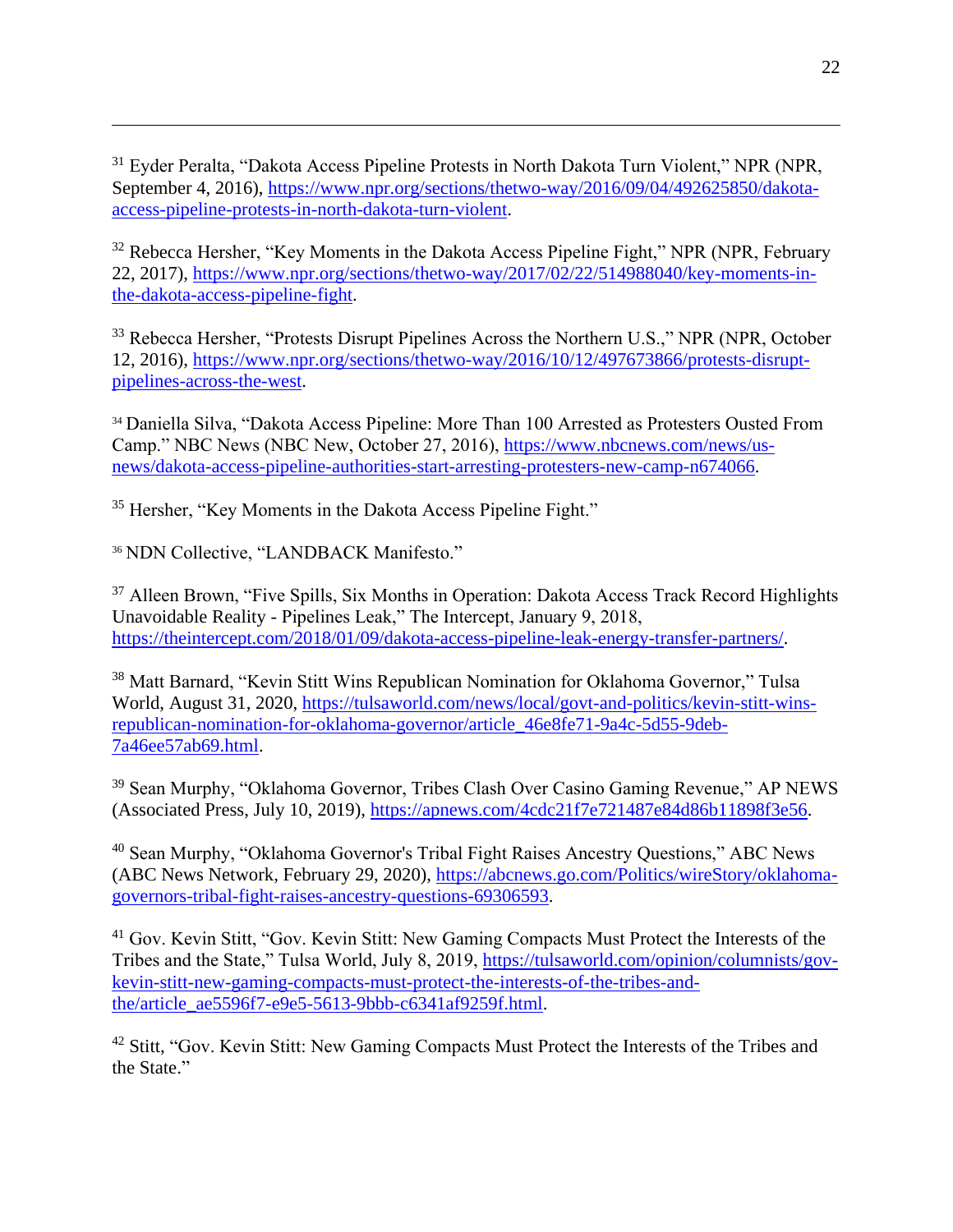<sup>43</sup> Chris DiMaria, "Gaming Compact Fight Coming Down to the Wire," KJRH (KJRH, December 13, 2019), [https://www.kjrh.com/news/local-news/gaming-compact-fight-coming](https://www.kjrh.com/news/local-news/gaming-compact-fight-coming-down-to-the-wire)[down-to-the-wire.](https://www.kjrh.com/news/local-news/gaming-compact-fight-coming-down-to-the-wire)

<sup>44</sup> Barbara Hoberock, "Former Governor Brad Henry Says Current Tribal Gaming Compact Dispute Ultimately 'Won't Be Good' for Oklahoma," Tulsa World, October 28, 2019, [https://tulsaworld.com/news/former-governor-brad-henry-says-current-tribal-gaming-compact](https://tulsaworld.com/news/former-governor-brad-henry-says-current-tribal-gaming-compact-dispute-ultimately-wont-be-good-for/article_a211f36a-e917-5472-81bc-408941aa8015.html)[dispute-ultimately-wont-be-good-for/article\\_a211f36a-e917-5472-81bc-408941aa8015.html.](https://tulsaworld.com/news/former-governor-brad-henry-says-current-tribal-gaming-compact-dispute-ultimately-wont-be-good-for/article_a211f36a-e917-5472-81bc-408941aa8015.html)

<sup>45</sup> Murphy, "Oklahoma Governor's Tribal Fight Raises Ancestry Questions." <sup>46</sup>Randy Ellis, "Gov. Kevin Stitt Loses Another Tribal Gaming Lawsuit," Oklahoman.com (Oklahoman, July 29, 2020), [https://www.oklahoman.com/article/5667799/gov-kevin-stitt-loses](https://www.oklahoman.com/article/5667799/gov-kevin-stitt-loses-another-tribal-gaming-lawsuit)[another-tribal-gaming-lawsuit.](https://www.oklahoman.com/article/5667799/gov-kevin-stitt-loses-another-tribal-gaming-lawsuit)

<sup>47</sup> "The Population of Poverty USA," Poverty Facts (Poverty USA), accessed December 9, 2021, [https://www.povertyusa.org/facts.](https://www.povertyusa.org/facts)

<sup>48</sup> Dedrick Asante Muhammad, "Racial Wealth Snapshot: American Indians/ Native Americans," NCRC, December 4, 2019, [https://ncrc.org/racial-wealth-snapshot-american-indians-native](https://ncrc.org/racial-wealth-snapshot-american-indians-native-americans/)[americans/.](https://ncrc.org/racial-wealth-snapshot-american-indians-native-americans/)

<sup>49</sup>Jhacova A. Williams, Trevon D. Logan, & Bradley L. Hardy, "The Persistence of Historical Racial Violence and Political Suppression: Implications for Contemporary Regional Inequality," (*Annals of the American Academy of Political and Social Science* 694 (2021): 92- 107).

<sup>50</sup> Estes, "The Battle for the Black Hills."

<sup>51</sup> Carol Anderson, *White Rage: The Unspoken Truth of Our Racial Divide*, (New York, NY: Bloomsbury USA, an imprint of Bloomsbury Publishing Plc, 2016).

<sup>52</sup> Martinez, "Take It All Back."

<sup>53</sup> Martinez, "Take It All Back."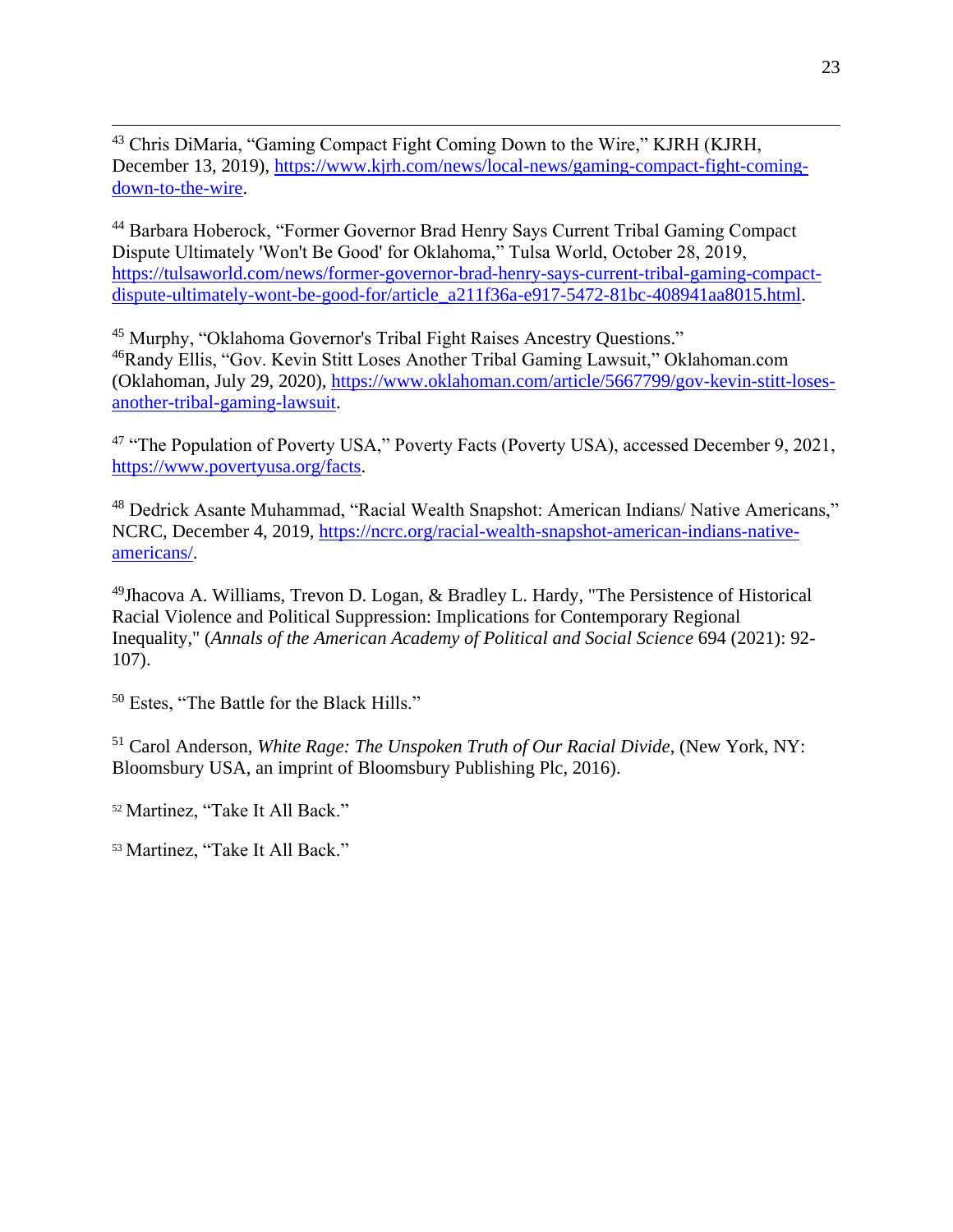# Bibliography

- Anderson, Carol. *White Rage: The Unspoken Truth of Our Racial Divide*. New York, NY: Bloomsbury USA, an imprint of Bloomsbury Publishing Plc, 2016.
- Barnard, Matt. "Kevin Stitt Wins Republican Nomination for Oklahoma Governor." Tulsa World, August 31, 2020. https://tulsaworld.com/news/local/govt-and-politics/kevin-stittwins-republican-nomination-for-oklahoma-governor/article\_46e8fe71-9a4c-5d55-9deb-7a46ee57ab69.html.
- Bonds, Anne and Joshua Inwood. "Beyond White Privilege: Geographies of White Supremacy and Settler Colonialism." *Progress in Human Geography* 40, no. 6 (2016): 720. [https://dx.doi.org/10.1177/0309132515613166.](https://dx.doi.org/10.1177/0309132515613166)
- Bredhoff, Stacey. *American Originals*. Seattle: The University of Washington Press, 2001.
- Brown, Alleen. "Five Spills, Six Months in Operation: Dakota Access Track Record Highlights Unavoidable Reality - Pipelines Leak." The Intercept, January 9, 2018. https://theintercept.com/2018/01/09/dakota-access-pipeline-leak-energy-transfer-partners/.
- Calloway, Colin G. *The Indian World of George Washington: First Americans, the First President, and the Birth of the Nation*. New York, NY: Oxford University Press, 2018.
- Carstairs, Catherine. "Defining Whiteness: Race, Class, and Gender Perspectives in North American History." *International Labor and Working-Class History* 60 (2001): 203.
- Cutlip, Kimbra. "In 1868, Two Nations Made a Treaty, the U.S. Broke It and Plains Indian Tribes Are Still Seeking Justice." Smithsonian.com. Smithsonian Institution, November 7, 2018. https://www.smithsonianmag.com/smithsonian-institution/1868-two-nations-madetreaty-us-broke-it-and-plains-indian-tribes-are-still-seeking-justice-180970741/.
- "Dakota Uprising Begins in Minnesota." History.com. A&E Television Networks, March 2, 2010. https://www.history.com/this-day-in-history/dakota-uprising-begins-in-minnesota.
- DiMaria, Chris. "Gaming Compact Fight Coming Down to the Wire." KJRH. KJRH, December 13, 2019. https://www.kjrh.com/news/local-news/gaming-compact-fight-coming-down-tothe-wire.
- Ellis, Randy. "Gov. Kevin Stitt Loses Another Tribal Gaming Lawsuit." Oklahoman.com. Oklahoman, July 29, 2020. https://www.oklahoman.com/article/5667799/gov-kevin-stittloses-another-tribal-gaming-lawsuit.
- Estes, Nick. "The Battle for the Black Hills." High Country News, January 1, 2021. https://www.hcn.org/issues/53.1/indigenous-affairs-social-justice-the-battle-for-the-blackhills.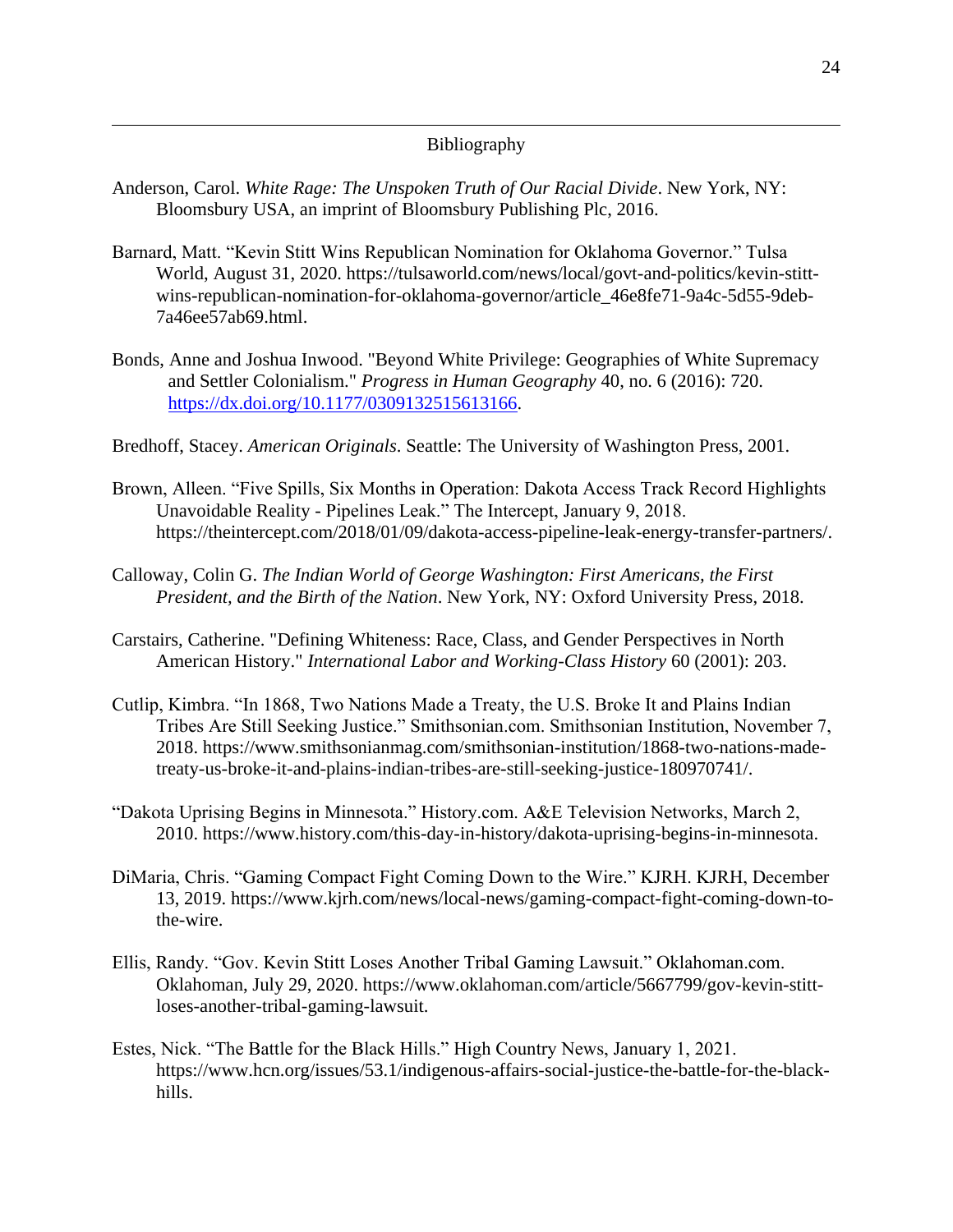- Flamm, Michael W. *Law and Order: Street Crime, Civil Unrest, and the Crisis of Liberalism in the 1960s*. New York: Columbia University Press, 2005.
- Hersher, Rebecca. "Key Moments in the Dakota Access Pipeline Fight." NPR. NPR, February 22, 2017. https://www.npr.org/sections/thetwo-way/2017/02/22/514988040/key-momentsin-the-dakota-access-pipeline-fight.
- Hersher, Rebecca. "Protests Disrupt Pipelines Across the Northern U.S." NPR. NPR, October 12, 2016. https://www.npr.org/sections/thetwo-way/2016/10/12/497673866/protestsdisrupt-pipelines-across-the-west.
- Hoberock, Barbara. "Former Governor Brad Henry Says Current Tribal Gaming Compact Dispute Ultimately 'Won't Be Good' for Oklahoma." Tulsa World, October 28, 2019. https://tulsaworld.com/news/former-governor-brad-henry-says-current-tribal-gamingcompact-dispute-ultimately-wont-be-good-for/article\_a211f36a-e917-5472-81bc-408941aa8015.html.
- Jardina, Ashley. *White Identity Politics*. Cambridge, United Kingdom: New York, NY, USA : Cambridge University Press, 2019: 7.
- Leverston, John Brenton. "From Isolation to Visibility: Social Media as a Tool for Native American Activists to Generate Support for their Social Movements." Master's thesis, Harvard University Division of Continuing Education. 2021. https://dash.harvard.edu/handle/1/37369147.
- Martinez, Xiuhtezcatl. "Take It All Back." Xochicuicatl Records, 2021.
- McGivney, Annette. "The Battle for Mount Rushmore: 'It Should Be Turned into Something like the Holocaust Museum'." The Guardian. Guardian News and Media, July 3, 2021. https://www.theguardian.com/environment/2021/jul/03/mount-rushmore-south-dakotaindigenous-americans.
- Missouri Historical Society and James P. Ronda. *Thomas Jefferson and the Changing West: From Conquest to Conservation*. Albuquerque : St. Louis: University of New Mexico Press ; Missouri Historical Society Press, 1997.
- Muhammad, Dedrick Asante. "Racial Wealth Snapshot: American Indians/ Native Americans." NCRC, December 4, 2019. https://ncrc.org/racial-wealth-snapshot-american-indiansnative-americans/.
- Murphy, Sean. "Oklahoma Governor, Tribes Clash Over Casino Gaming Revenue." AP NEWS. Associated Press, July 10, 2019. https://apnews.com/4cdc21f7e721487e84d86b11898f3e56.
- Murphy, Sean. "Oklahoma Governor's Tribal Fight Raises Ancestry Questions." ABC News. ABC News Network, February 29, 2020.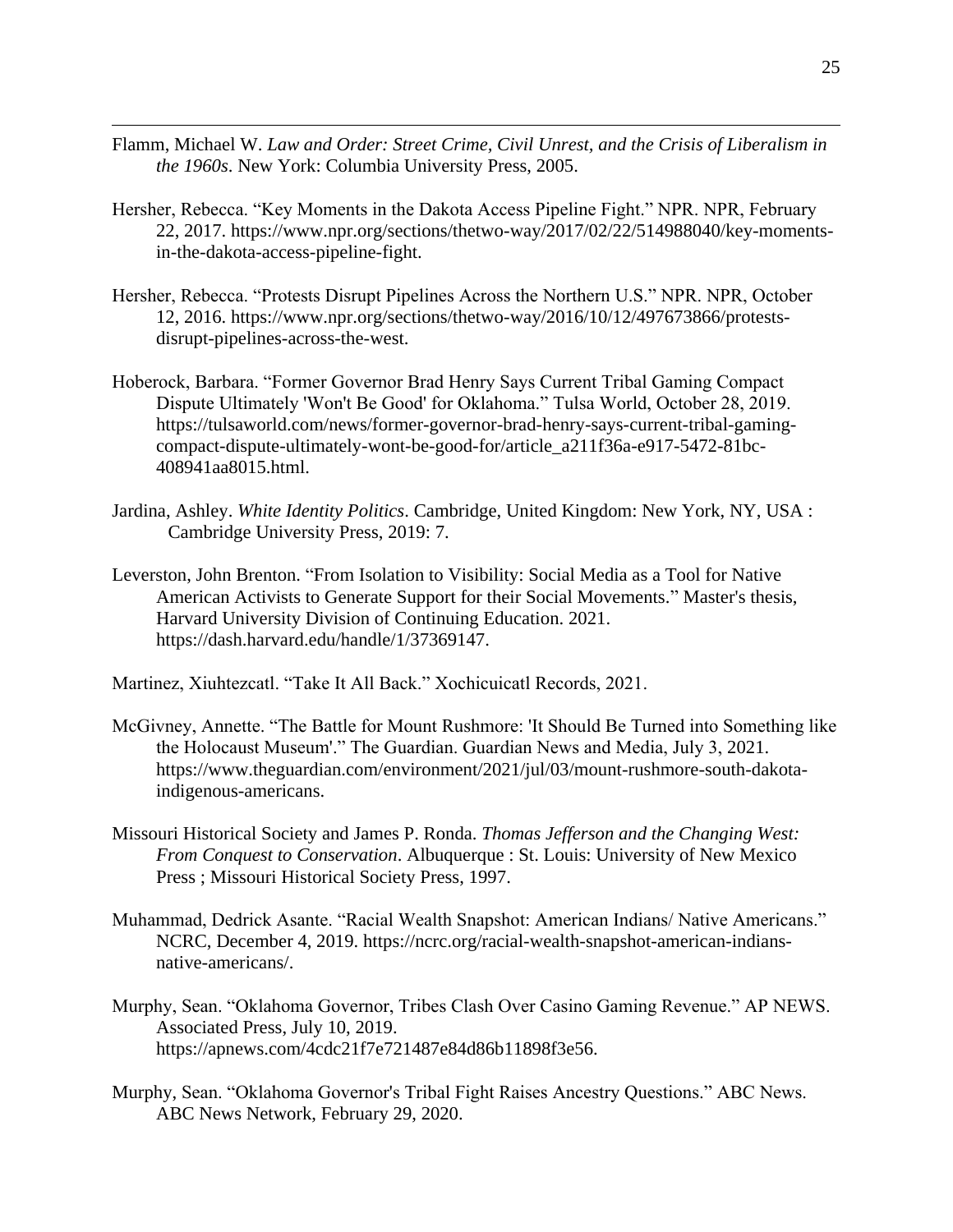https://abcnews.go.com/Politics/wireStory/oklahoma-governors-tribal-fight-raisesancestry-questions-69306593.

NDN Collective. "LANDBACK Manifesto." LANDBACK. NDN Collective, 2021. https://landback.org/manifesto/.

NDN Collective. LANDBACK. NDN Collective, 2021. https://landback.org/.

- O'Leary, Ryan T. 2016. "From Anglo-Saxon Nativism to Executive Order: Civil Religion and Anti-Immigration Rhetoric." *Politics and Religion* 9 (4). Cambridge University Press: 771–93. doi:10.1017/S1755048316000389.
- Peralta, Eyder. "Dakota Access Pipeline Protests in North Dakota Turn Violent." NPR. NPR, September 4, 2016. https://www.npr.org/sections/thetwoway/2016/09/04/492625850/dakota-access-pipeline-protests-in-north-dakota-turn-violent.
- "The Population of Poverty USA." Poverty Facts. Poverty USA. Accessed December 9, 2021. https://www.povertyusa.org/facts.
- Rave, Jodi. "Why Native Americans Have Protested Mt. Rushmore." History.com. A&E Television Networks, November 18, 2020. https://www.history.com/news/mountrushmore-native-american-protests.
- Senie, Harriet. "Critical Issues in Public Art: Content, Context, and Controversy." Smithsonian Institution, 2014.
- Silva, Daniella. "Dakota Access Pipeline: More Than 100 Arrested as Protesters Ousted From Camp." NBC News, October 27, 2016. [https://www.nbcnews.com/news/us-news/dakota](https://www.nbcnews.com/news/us-news/dakota-access-pipeline-authorities-start-arresting-protesters-new-camp-n674066)[access-pipeline-authorities-start-arresting-protesters-new-camp-n674066.](https://www.nbcnews.com/news/us-news/dakota-access-pipeline-authorities-start-arresting-protesters-new-camp-n674066)
- Spears, Arthur K. "White Supremacy and Antiblackness: Theory and Lived Experience." *Journal of Linguistic Anthropology* 31, no. 2 (2021): 157-179. https://dx.doi.org/10.1111/jola.12318.
- Stitt, Gov. Kevin. "Gov. Kevin Stitt: New Gaming Compacts Must Protect the Interests of the Tribes and the State." Tulsa World, July 8, 2019. https://tulsaworld.com/opinion/columnists/gov-kevin-stitt-new-gaming-compacts-mustprotect-the-interests-of-the-tribes-and-the/article\_ae5596f7-e9e5-5613-9bbbc6341af9259f.html.

Tagliaferro, John. *Great White Fathers*. New York: Public Affairs, 2004.

U.S. National Park Service. "Fort Laramie Treaty of 1851 (Horse Creek Treaty)." National Parks Service. U.S. Department of the Interior. Accessed December 9, 2021. https://www.nps.gov/articles/000/horse-creek-treaty.htm.